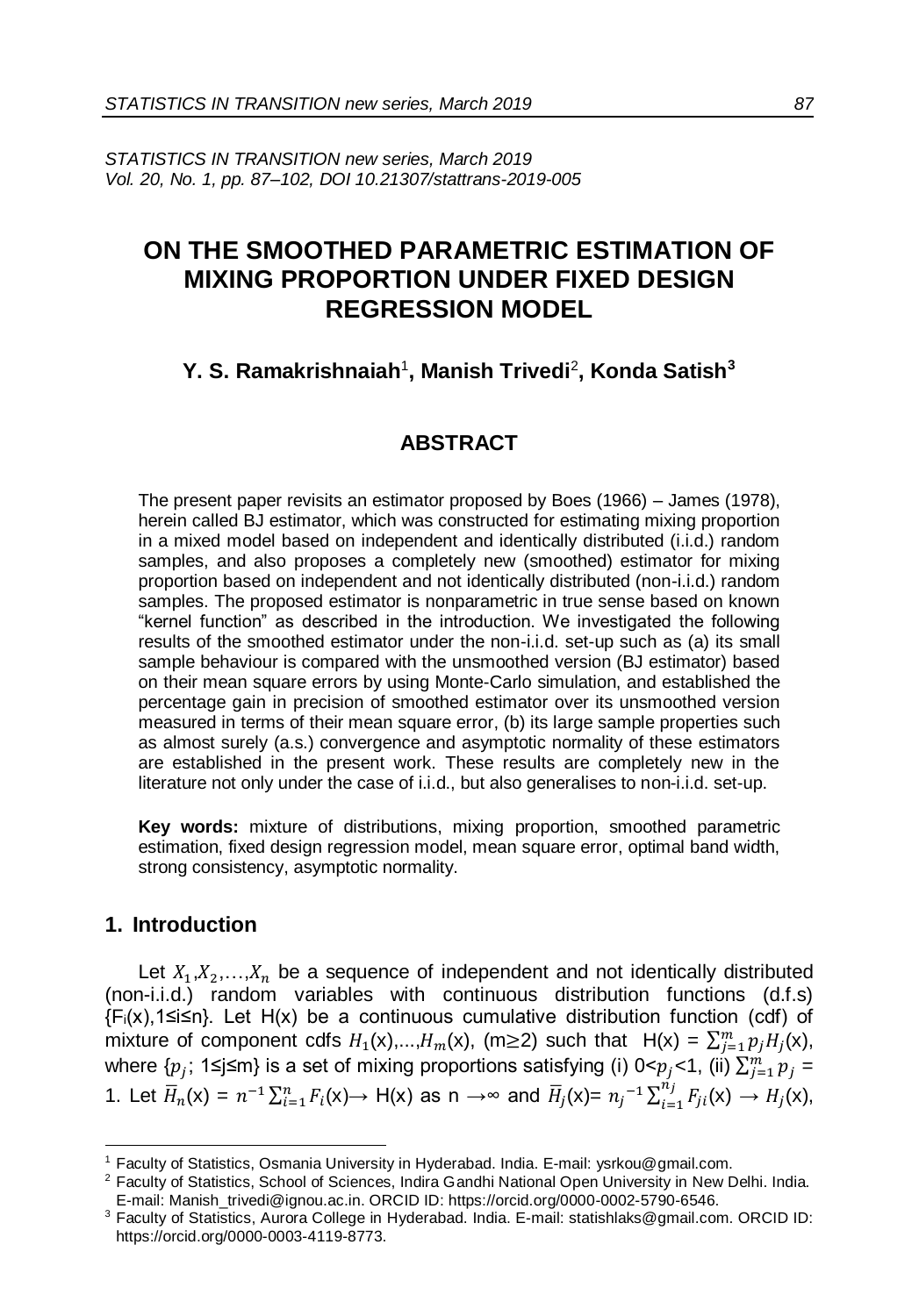$n_j \rightarrow \infty$ , j=1,2,...,m; H(x),  $H_j(x)$  are known d.f.s. The problem of estimation of mixing proportions  $\overline{p}_j$  in a mixture

$$
H(x) = p_1 H_1(x) + p_2 H_2(x) + ... + p_m H_m(x)
$$
\n(1.1)

of m known distributions  $H_j(x)$  is investigated based on independent random samples of sizes n,  $n_i$  generated from the fixed design regression models

$$
X_i = \beta t_i + \epsilon_i, \ 1 \le i \le n, \ \epsilon_i \sim i.i.d.F(x) \tag{1.2}
$$

$$
X_{ji} = \beta_j t_{ji} + \epsilon_{ji}, \ 1 \le i \le n_j, \ j = 1, 2, ..., m, \ \epsilon_{ij} \sim i.i.d. \ F_j(x), \tag{1.3}
$$

β's and t's are known reals satisfying the model conditions

$$
\beta_j > 0, \sum_{i=1}^n t_i = 0 \text{ and } \frac{1}{n} \sum t_i^2 = o(n^{-1}).
$$
\n(1.4)

Note that  $t_i = \pm \frac{i}{\pi i}$  $\frac{i}{n^{\delta}}$ , i =∓1, ∓2,..., ∓n,  $\delta \ge \frac{3}{2}$  fulfill (1.4) and  $\overline{H}_n(x)=n^{-1}\sum_{i=1}^n F_i(x)$ = F(x) +O( $\frac{1}{n} \sum t_i^2$ ) + ... = H(x) + o( $n^{-1}$ ) and  $\overline{H}_{n_j}(x)$ =n<sub>j</sub><sup>-1</sup>  $\sum_{i=1}^{n_j} F_{ji}$  $\int_{i=1}^{T} F_{ji}(x) \rightarrow H_j(x)$ , j=1,2 as  $n_i \rightarrow \infty$ .

Mixture distributions have been used in a wide variety of numerous applications in such diversified fields as physics, chemistry, biology, social sciences and others. Many typical problems in which such mixtures occur have been well described in a series of research papers. Karl Pearson (1894) dealt with the application of normal mixtures to the theory of evolution, which considered the first paper in the mixtures of distributions. Acheson and McElwee (1951), who identified failures in an electronic tube in gaseous defects, mechanical defects and normal deterioration of the cathode. One can find the proportion of the population which will fail in each cause to redesign the system or to improve the methods of manufacturing process. Apart from this, it would be desirable to know the distribution of defectives for each cause. Mendenhall and Hader (1958) studied censored life testing as a mixed failure populations. They suggested an example that the engineer may identify the product as defective/failure and nondefective by two or more different types of causes. Hosmer (1973) studied characteristics such as sex, age, and length of halibut (fish). Odell and Basu (1976) applied them in the field of remote sensing to estimate the crop acreages from remote sensors on orbiting satellites.

We shall show some of the typical problems which were described in Choi and Bulgren (1968):

- 1. In fishery biology, it is often desired to measure certain characteristics in a natural population of fish. For this purpose samples of fish are taken and the desired trait is measured for each fish in the sample. However, many characteristics vary markedly with the age of the fish. Then, the trait has a distinct distribution for each age group so that the population has a mixture of distributions.
- 2. A geneticist analyses the inheritance of qualitative characters. In general, such characters vary continuously over some intervals of real numbers so that a given genotype may be able to produce phenotypic values over an interval of real numbers. Then, the phenotypic value which the geneticist observes has a mixture of distributions, each of which is given by a genotype.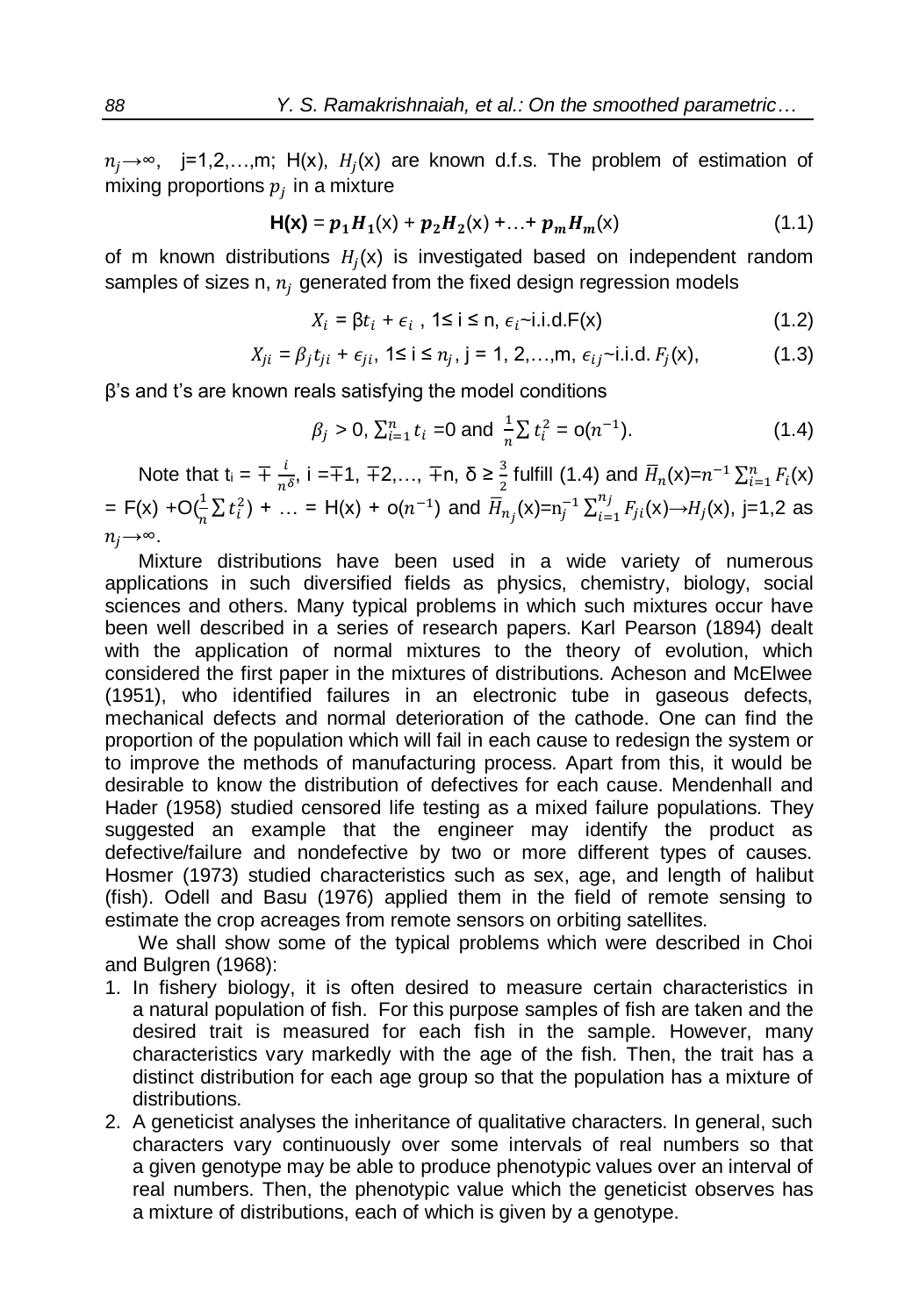3. In photographing the absorption spectrum of an ionized atom, we obtain a photograph of a constantly varying intensity distribution on the photographic plate, and not a series of discrete "lines". This phenomenon is caused by several effects (such as the Doppler effect) and it is accepted in spectroscopy that an intensity distribution whose graph can be approximated closely by that of a normal density function belongs to every theoretical "line". Then the graph of the whole spectrum section can be considered as a mixture of normal density functions.

Other references to mixed failure populations are given in papers by Davis (1952), Epstein (1953), Herd (1953), Steen and Wilde (1952), Everitt and Hand (1981), Titterington et al. (1985), McLachlan and Basford (1988), Lindsay (1995) and McLachlan and Peel (2000), Fu (1968-Pattern Recognition), Varli et al. (1975-Pattern Recognition), Clark (1976-Geology), Macdonald and Pitcher (1979- Fisheries), Bruni et al. (1985-Genetics), Merz (1980-Physics) and Christensen et al. (1980-Nuclear Physics).

The applications of finite mixture distributions describing mixture populations for non- i.i.d. sequence of variables are given below:

| Area                                 | <b>Characteristic X</b>                                                                                              | <b>Distribution function</b><br>$F_i(x)$                           |  |  |  |
|--------------------------------------|----------------------------------------------------------------------------------------------------------------------|--------------------------------------------------------------------|--|--|--|
| <b>Survival</b><br><b>Analysis</b>   | life time of components<br>produced by i <sup>th</sup> machine<br>operated by i <sup>th</sup> foreman.               | Life time distribution of various<br>products                      |  |  |  |
| <b>Nutritional</b><br><b>Studies</b> | weight for age/height for age/<br>weight for height of i <sup>th</sup> infant of<br>i <sup>th</sup> origin or group. | Distribution of weight for age/height<br>of i <sup>th</sup> infant |  |  |  |
| <b>Fisheries</b>                     | Fish length or weight of age of<br>i <sup>th</sup> fish.                                                             | Distribution of weight/length of ith<br>fish                       |  |  |  |

The mixing model with two component populations becomes

# $H(x) = pH_1(x) + (1-p)H_2(x).$

Here,  $X_i$  is the characteristic with distribution function  $F_i(\mathsf{x})$  assuming

$$
\overline{F}_n(x) = n^{-1} \sum_{i=1}^n F_i(x) = \overline{H}_n(x) \to H(x)
$$
  

$$
\overline{F}_{jn}(x) = n^{-1} \sum_{i=1}^n F_{ji}(x) = \overline{H}_{jn}(x) \to H_j(x) \text{ as } n \to \infty
$$

and n,  $n_1$  and  $n_2$  are independent random sample sizes from mixed and component populations selected in such a way that  $n = n_1 + n_2$  with  $n_1 = \lceil \rho n \rceil$ ,  $n_2 = [(1-\rho)n]$ ,  $0 < \rho < 1$ .

More details on such examples can be found in Choi and Bulgreen (1968), Harris (1958), Blischke (1965), Fu (1968-Pattern Recognition), Varli et al. (1975-Pattern Recognition), Clark (1976-Geology), Macdonald and Pitcher (1979-Fisheries), Odell and Basu (1976-Remote sensing), Bruni et al. (1985- Genetics), Merz (1980-Physics) and Christensen et al. (1980-Nuclear Physics), etc.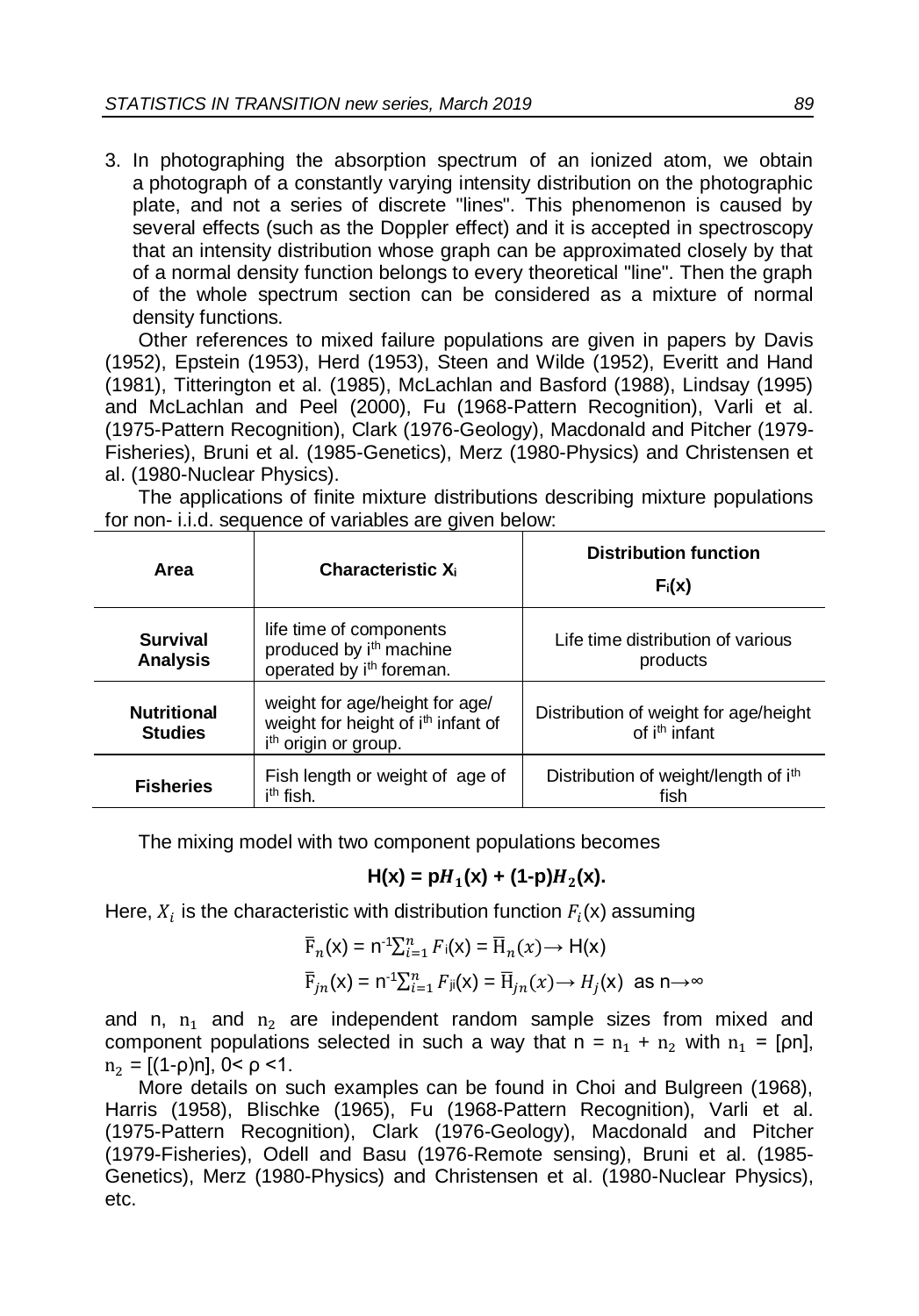**i.i.d case:** The mixing model for i.i.d. case is

$$
F(x) = pG_1(x) + (1-p)G_2(x)
$$
 (1.5)

where  $F(x)$ ,  $G_j(x)$ ; j=1,2 are cdfs of mixed and component populations respectively. The following estimator is studied in the literature.

**Boes (1966)-James (1978) (BJ) estimator:** Let  $F_n(x) = n^{-1} \sum_{i=1}^n I(X_i \le x)$  be the empirical distribution function of a random sample  $\mathrm{X}_i$ , 1≤i≤n from a mixture of two known component distribution functions  $G_j$ , j=1,2. Boes (1966) proposed an estimator of p given by

$$
p_{n,1}(x) = \frac{\tilde{r}_n(x) - G_2(x)}{G_1(x) - G_2(x)}\tag{1.6}
$$

and shown as a minimax unbiased estimator, and derived the Cramer-Rao lower bound. James (1978) considered the problem of estimating the mixing proportion in a mixture of two known normal distributions. He studied the simple estimators based on (a) the number of observations lower than a fixed point r, (b) the numbers lower than s and greater than t, and (c) the sample mean. Van Houwelingen (1974) used Boes (1966) estimator to estimate the mixing proportion by using frequency densities and obtained the Cramer-Rao lower bound. Jayalakshmi (2002) used BJ estimator using kernel-based empirical distribution and established that smoothing improves efficiency when the component distributions are known.

In the present work, we extend the idea of estimation of mixing proportion p in two directions:

- The estimators based on kernel based empirical d.f. called smoothed estimations are proposed under regression models (1.2) - (1.3).
- The proposed parametric estimators are based on independent, but not identically distributed (non-i.i.d.) samples generated by the fixed design regression models described by (1.2)-(1.3).

The main object of the present paper is to confine attention to m=2 case in the model (1.1) and to construct parametric estimators when component distributions are known, based on the usual empirical and kernel-based distribution functions defined by

$$
\widetilde{H}_n(\mathsf{x}) = n^{-1} \sum_{i=1}^n I(\mathsf{X}_i \le \mathsf{x}), \ \widehat{H}_n(\mathsf{x}) = n^{-1} \sum_{i=1}^n K\left(\frac{\mathsf{x} - \mathsf{X}_i}{a_n}\right), \tag{1.7}
$$

 ${a_n}$  being the smoothing sequence satisfying 0<  $a_n \rightarrow 0$ , n $a_n \rightarrow \infty$  defined by

$$
p_{n,1}(\mathbf{x}) = \frac{\tilde{\mathbf{H}}_n(\mathbf{x}) - \mathbf{H}_2(\mathbf{x})}{\mathbf{H}_1(\mathbf{x}) - \mathbf{H}_2(\mathbf{x})}, \quad p_{n,2}(\mathbf{x}) = \frac{\tilde{\mathbf{H}}_n(\mathbf{x}) - \mathbf{H}_2(\mathbf{x})}{\mathbf{H}_1(\mathbf{x}) - \mathbf{H}_2(\mathbf{x})}.
$$
 (1.8)

We study the small and large sample behaviour of the proposed parametric estimators and establish the superiority of smoothed estimator  $p_{n,2}(x)$  over unsmoothed one  $p_{n,1}(\mathsf{x})$  in the sense of minimum mean square error. The results of the present investigations for the non-i.i.d. sequences are completely new in the literature.

In section 2, we obtain the exact expressions for MSEs of the proposed estimators in order to establish the superiority of  $p_{n,2}(\mathsf{x})$  over  $p_{n,1}(\mathsf{x})$  for some fixed x. Furthermore, large sample behaviour, such as asymptotic normality and rates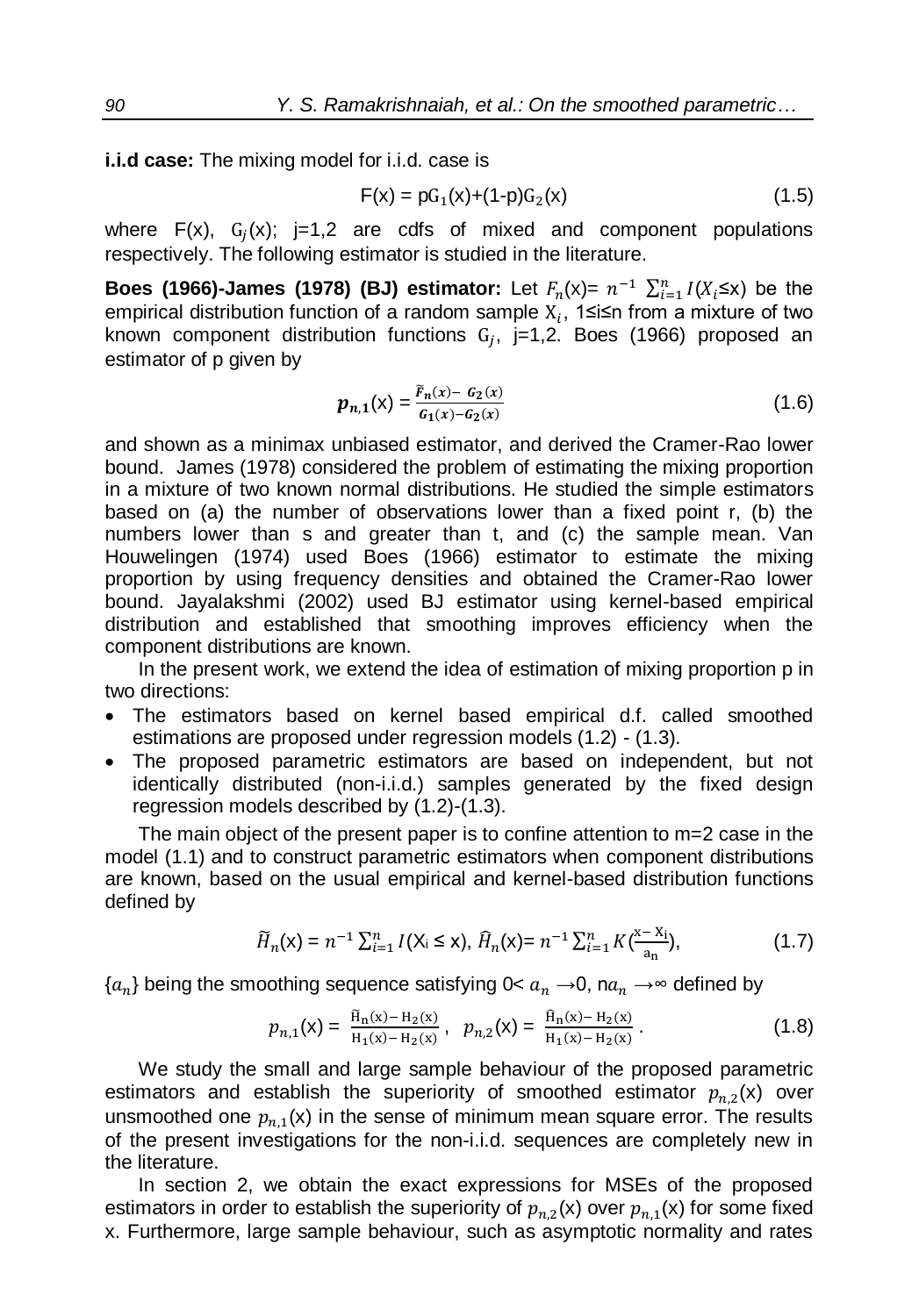of a.s. convergence of the proposed estimators is also established. In section 3, the crucial choice of smoothing parameter ' $a_n^{\phantom{\dag}}$  in kernel based estimator  $p_{n,2}^{\phantom{\dag}}(\mathsf{x})$  is discussed and its value is determined by employing minimum mean square criterion. Section 4 deals with establishing superiority of  $p_{n,2}(x)$  over  $p_{n,1}(x)$ . Section 5 explains the small sample comparisons by Monte Carlo method based on the samples generated by regression models.

## **2.** Asymptotics of  $p_{n,1}(x)$  and  $p_{n,2}(x)$

We now present the properties of both estimators  $p_{n,1}(\mathsf{x})$  and  $p_{n,2}(\mathsf{x})$  under the fixed design regression model (1.3). The properties such as mean square errors (MSEs), rates of a.s. convergence, and asymptotic normality of  $p_{n,1}(\mathsf{x})$  and  $p_{n,2}(\mathsf{x})$ are established. We first consider the representations of the proposed estimators: from the mixing model,

$$
H(x) = pH_1(x) + (1-p)H_2(x)
$$
 (2.1)

 $H(x) - H_2(x) = d_{12}(x)$ p for each x, where  $d_{12}(x) = H_1(x) - H_2(x)$ 

## **A.S. Representations to**  $p_{n,1}(x)$ **,**  $p_{n,2}(x)$ **: from (1.8) and (2.1),**

$$
d_{12}(x)[p_{n,1}(x)-p] = \widetilde{H}_n(x) - H(x) = n^{-1} \sum_{i=1}^n (I(X_i \le x) - F_i(x) + F_i(x) - H(x))
$$
  
=:  $n^{-1} \sum_{i=1}^n Z_{1i}(x) + \tau_{n1}(x)$  (2.2)

where by (1.4) and by the assumption on regression model

$$
\tau_{n1}(x) = n^{-1} \sum_{i=1}^{n} F_i(x) - H(x) = o(n^{-1} \sum_{i=1}^{n} t_i^2) = o(n^{-1})
$$
\n(2.3)

Similarly, from (1.8) and (2.1)

 $d_{12}(x)[p_{n,2}(x)-p] = \widehat{H}_n(x) - H(x) = \widehat{H}_n(x) - E \widehat{H}_n(x) + E \widehat{H}_n(x) - H(x)$ 

$$
=: n^{-1} \sum_{i=1}^{n} [K(\frac{x - x_i}{a_n}) - E K(\frac{x - x_i}{a_n})] + \tau_{n2}(x)
$$
  

$$
= n^{-1} \sum_{i=1}^{n} Z_{2i}(x) + \tau_{n2}(x)
$$
 (2.4)

with  $\tau_{n2}(x) = o(n^{-1})$  as in (2.3).

## 2.1. Mean Square Error of  $p_{n,1}(\mathsf{x})$  and  $p_{n,2}(\mathsf{x})$

We first consider the small sample property, i.e. MSEs of both estimators  $p_{n,j}(\mathsf{x})$ , j=1,2 for each x in the following, which will help in establishing the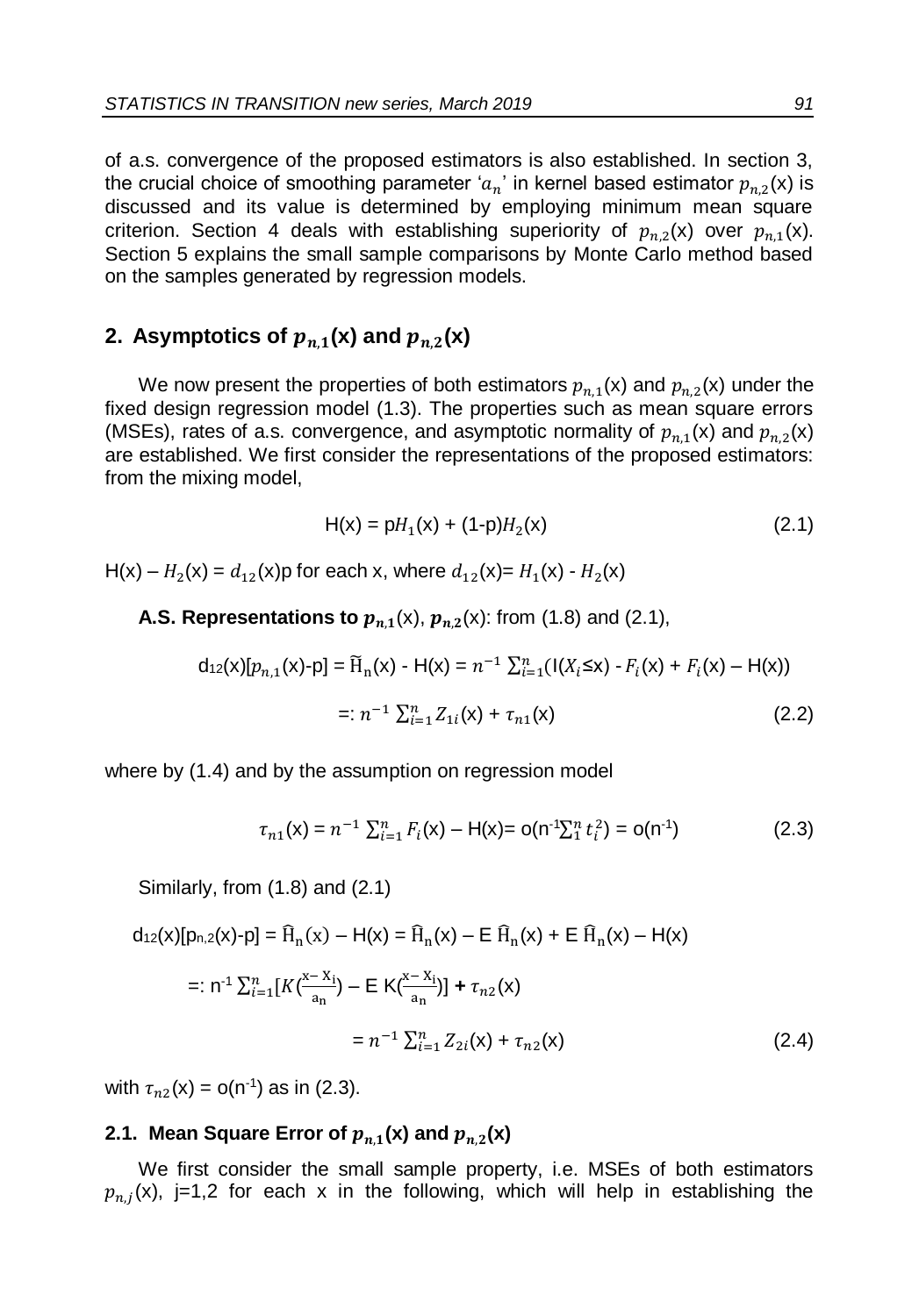superiority of smoothed estimator over unsmoothed version based on a random sample of exact size n under the regression model.

**Theorem 2.1.** Let {X<sub>i</sub>: 1≤i≤n} be a sequence of non-i.i.d. random variables with corresponding sequence of uniformly continuous distribution functions  $\{F_i(\mathsf{x})\}$ : 1≤i≤n}. If  $\{F_i\}$ , the kernel density function k and  $\{a_n\}$  in (1.7) satisfy

AI: i)  $F_i(x)$  is uniformly continuous distribution function with finite q<sup>th</sup> derivatives  $F_i^{(q)}(x) < \infty$ , 1 ≤ i ≤ n and

$$
\overline{H}_n^{(q)}(\mathsf{x}) = \frac{1}{n} \sum F_i^{(q)}(\mathsf{x}), \mathsf{q} = 2,4,6
$$

ii) 
$$
\overline{H}_n(x) = n^{-1} \sum_{i=1}^n F_i(x) \rightarrow H(x)
$$
 as  $n \rightarrow \infty$ 

All: i) The Kernel function satisfies 
$$
\mu_{2j}(K) = \int_{-\infty}^{\infty} t^{2j} dK(t) \neq 0
$$
 and

$$
\mu_j(K) = \int_{-\infty}^{\infty} t^j dK(t) = 0
$$
 for j=1,3,...

ii) 
$$
\psi_j(K) = 2 \int_{-\infty}^{\infty} t^j K(t) dK(t) < \infty
$$
, j = 0, 1, 2, 3, 4

AIII:  $\{a_n\}$  is a sequence of bandwidths such that

i) 
$$
0 < a_n \downarrow 0
$$
;  $na_n \rightarrow \infty$  as  $n \rightarrow \infty$   
ii)  $na_n^4 \rightarrow 0$  as  $n \rightarrow \infty$ 

then

$$
\text{MSE} \left[ p_{n,2}(\mathbf{x}) \right] = \text{MSE}(p_{n,1}(\mathbf{x})) - d_{12}^{-2}(\mathbf{x}) \left[ \frac{a_n}{n} \overline{H}_n^{(1)}(\mathbf{x}) \psi_1(\mathbf{K}) - \frac{a_n^4}{4} \overline{H}_n^{(2)^2}(\mathbf{x}) \mu_2^2(\mathbf{K}) \right] + O(\frac{a_n^2}{n}) + o(a_n^4)
$$

**Proof:** From (2.4),

$$
d_{12}^2(x) \cap \text{MSE}[p_{n,2}(x)] = \text{Var}(n^{-1/2} \sum_{i=1}^n Z_{2i}(x)) + n\tau_{n2}^2
$$
 (2.5)

where 
$$
\sigma_{n2}^2 = \text{Var}(n^{-1/2} \sum_{i=1}^n Z_{2i}(x))
$$
  
\n
$$
= n^{-1} \sum_{i=1}^n E Z_{2i}^2(x)
$$
\n
$$
= n^{-1} \sum_{i=1}^n \sigma_{2i}^2
$$
\n
$$
\sigma_{2i}^2 = E K^2 \left( \frac{x - x_i}{a_n} \right) - E^2 K \left( \frac{x - x_i}{a_n} \right)
$$
\n
$$
= I_{1i} - I_{2i}^2 \text{ (say)}
$$
\nwhere  $I_{1i} = E K^2 \left( \frac{x - x_i}{a_n} \right) = \int K^2 \left( \frac{x - u}{a_n} \right) dF_i(u) = \int F_i(x - a_n t) dK^2(t)$   
\n
$$
= F_i(x) \int dK^2(t) - F_i^{(1)}(x) a_n f dK^2(t) + \frac{a_n^2}{2!} F_i^{(2)}(x) \int t^2 dK^2(t) - \frac{a_n^3}{3!} F_i^{(3)}(x) \int t^3 dK^2(t) + \frac{a_n^4}{4!} F_i^{(4)}(x) \int t^4 dK^2(t) + o(a_n^4)
$$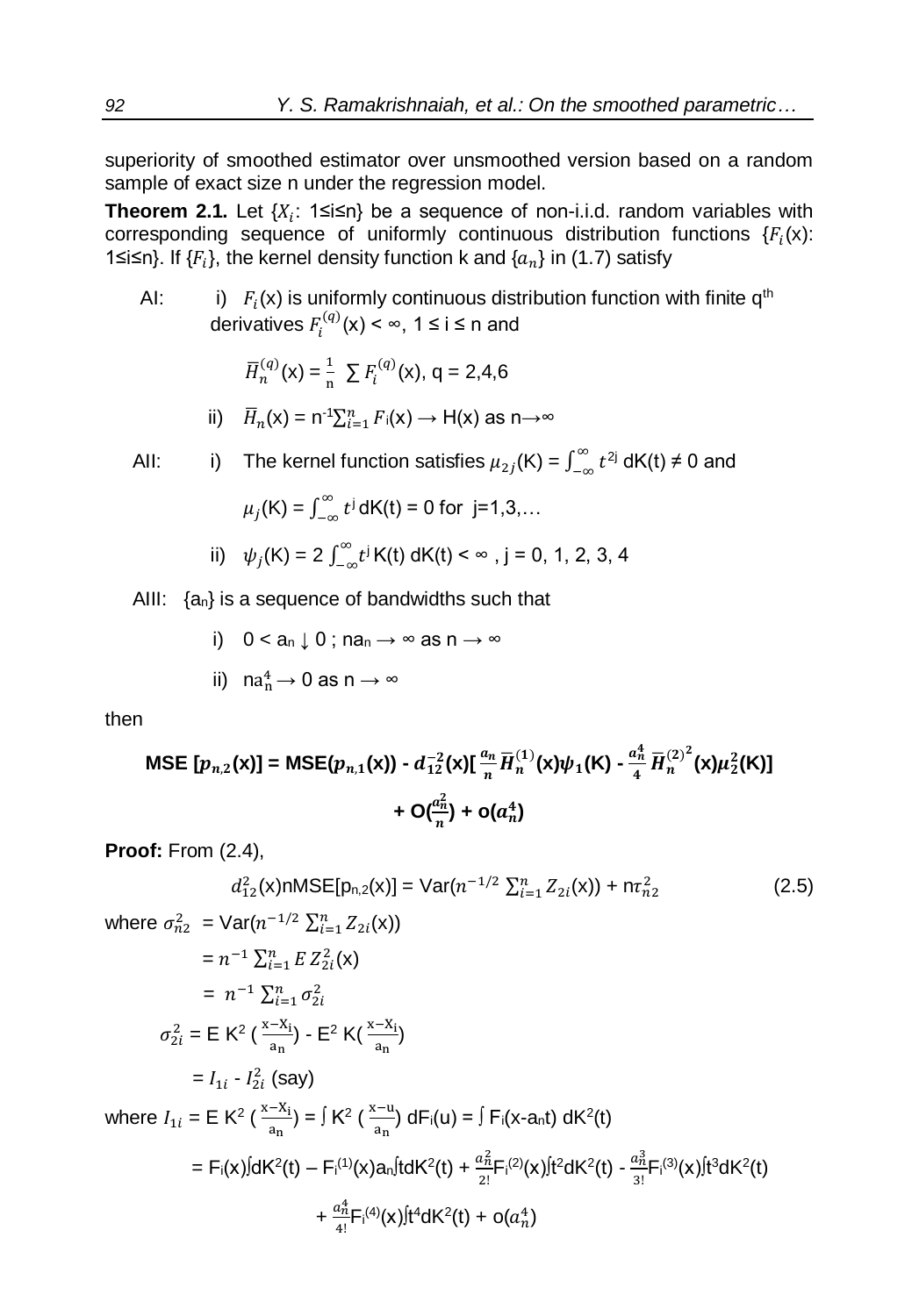$$
= F_{i}(x) \psi_{0}(K) - a_{n} F_{i}^{(1)}(x) \psi_{1}(K) + \frac{a_{n}^{2}}{2!} F_{i}^{(2)}(x) \psi_{2}(K) - \frac{a_{n}^{3}}{3!} F_{i}^{(3)}(x) \psi_{3}(K) + \frac{a_{n}^{4}}{4!} F_{i}^{(4)}(x) \psi_{4}(K) + o(a_{n}^{4})
$$
\n(2.6)

where  $\psi_0$  (K) =  $2\int_{-\infty}^{\infty} K$  $\int_{-\infty}^{\infty} K(t) dK(t) = 2 \int_{0}^{1} y$  $\int_0^1 y dy = 1$ , while

$$
I_{2i} = \mathsf{E} \, \mathsf{K}(\frac{x - x_i}{a_n}) = \int F_i \, (x - a_n t) \, d\mathsf{K}(t)
$$
\n
$$
= F_i \, (x) + \frac{a_n^2}{2!} F_i \, (2)} \, (x) \, \int_{-\infty}^{\infty} t^2 \, d\mathsf{K}(t) + \frac{a_n^4}{4!} F_i \, (4)} \, (x) \int_{-\infty}^{\infty} t^4 \, d\mathsf{K}(t) + o(a_n^4)
$$
\n
$$
=: F_i(x) + \frac{a_n^2}{2} F_i \, (2)} \, (x) \mu_2 \, (K) + \frac{a_n^4}{4!} F_i \, (4)} \, (x) \, \mu_4 \, (K) + o(a_n^4) \tag{2.7}
$$

From (2.5) and (2.7),

$$
\sigma_{n2}^2 = n^{-1} \sum_{i=1}^n \{ [F_i(\mathbf{x}) - a_n F_i^{(1)}(\mathbf{x}) \psi_1(\mathbf{K}) + \frac{a_n^2}{2} F_i^{(2)}(\mathbf{x}) \psi_2(\mathbf{K}) - \frac{a_n^3}{3!} F_i^{(3)}(\mathbf{x}) \psi_3(\mathbf{K})
$$
  
+  $\frac{a_n^4}{4!} F_i^{(4)}(\mathbf{x}) \psi_4(\mathbf{K}) + o(a_n^4) \}$   
-  $(F_i(\mathbf{x}) + \frac{a_n^2}{2} F_i^{(2)}(\mathbf{x}) \mu_2(\mathbf{K}) + \frac{a_n^4}{4!} F_i^{(4)}(\mathbf{x}) \mu_4(\mathbf{K}) + o(a_n^4))^2 \}$   
=  $n^{-1} \sum_{i=1}^n F_i(\mathbf{x}) (1 - F_i(\mathbf{x})) - a_n \overline{H}_n^{(1)}(\mathbf{x}) \psi_1(\mathbf{K}) + \frac{a_n^2}{2} \overline{H}_n^{(2)}(\mathbf{x}) \psi_2(\mathbf{K})$   
-  $\frac{a_n^3}{6} \overline{H}_n^{(3)}(\mathbf{x}) \psi_3(\mathbf{K}) - a_n^2 n^{-1} \sum_{i=1}^n F_i(\mathbf{x}) F_i^{(2)}(\mathbf{x}) \mu_2(\mathbf{K})$   
-  $\frac{a_n^4}{12} n^{-1} \sum_{i=1}^n F_i(\mathbf{x}) F_i^{(4)}(\mathbf{x}) \mu_4(\mathbf{K}) + o(\frac{a_n^4}{n})$   
=  $n^{-1} \sum_{i=1}^n F_i(\mathbf{x}) (1 - F_i(\mathbf{x})) - a_n \overline{H}_n^{(1)}(\mathbf{x}) \psi_1(\mathbf{K})$   
+  $a_n^2 (\frac{1}{2} \overline{H}_n^{(2)}(\mathbf{x}) \psi_2(\mathbf{K}) - n^{-1} \sum_{i=1}^n F_i(\mathbf{x}) F_i^{(2)}(\mathbf{x}) \mu_2(\mathbf{K}) + O(a_n^3)$  (2.8)

and from (2.7),

$$
\tau_{n2}^2 = (n^{-1} \sum_{i=1}^n E \, \mathsf{K}(\frac{x - x_i}{a_n}) - \mathsf{H}(\mathsf{x}))^2
$$
\n
$$
= [\overline{H}_n(\mathsf{x}) - \mathsf{H}(\mathsf{x}) + \frac{a_n^2}{2} \overline{H}_n^{(2)}(\mathsf{x}) \mu_2(\mathsf{K}) + \frac{a_n^4}{4!} \overline{H}_n^{(4)}(\mathsf{x}) \mu_4(\mathsf{K}) + \mathsf{o}(a_n^4)]^2
$$
\n
$$
= [\xi_{n,0}(\mathsf{x}) + a_n^2 \xi_{n,2}(\mathsf{x}) + a_n^4 \xi_{n,4}(\mathsf{x}) + \mathsf{o}(a_n^4)]^2
$$
\n
$$
= \xi_{n,0}(\mathsf{x}) [\xi_{n,0}(\mathsf{x}) + 2a_n^2 \xi_{n,2}(\mathsf{x}) + 2a_n^4 \xi_{n,4}(\mathsf{x}) + \mathsf{o}(a_n^4)] + a_n^4 \xi_{n,2}^2(\mathsf{x}) + \mathsf{o}(a_n^4) \quad (2.9)
$$
\n
$$
= a_n^4 \xi_{n,2}^2(\mathsf{x}) + \mathsf{O}\left(\frac{a_n^2}{n}\right)
$$

in view of  $\xi_{n,0}(\mathsf{x}) = \mathsf{o}(n^{-1})$ , where  $\xi_{n,2}(\mathsf{x}) = \frac{1}{2} \overline{H}_n^{(2)}(\mathsf{x}) \mu_2(\mathsf{K})$ .

Thus, from (2.5), (2.8) and (2.9),

$$
\begin{aligned} \text{MSE}(p_{n,2}(\mathbf{x})) &= d_{12}^{-2}(\mathbf{x})n^{-1}[n^{-1}\sum_{i=1}^{n}F_i(\mathbf{x})(1-F_i(\mathbf{x}))\cdot a_n\overline{H}_n^{(1)}(\mathbf{x})\psi_1(\mathsf{K}) \\ &+ a_n^2\left(\frac{1}{2}\overline{H}_n^{(2)}(\mathbf{x})\psi_2(\mathsf{K})\cdot n^{-1}\sum_{i=1}^{n}F_i(\mathbf{x})F_i^{(2)}(\mathbf{x})\mu_2(\mathsf{K}))\right] \end{aligned}
$$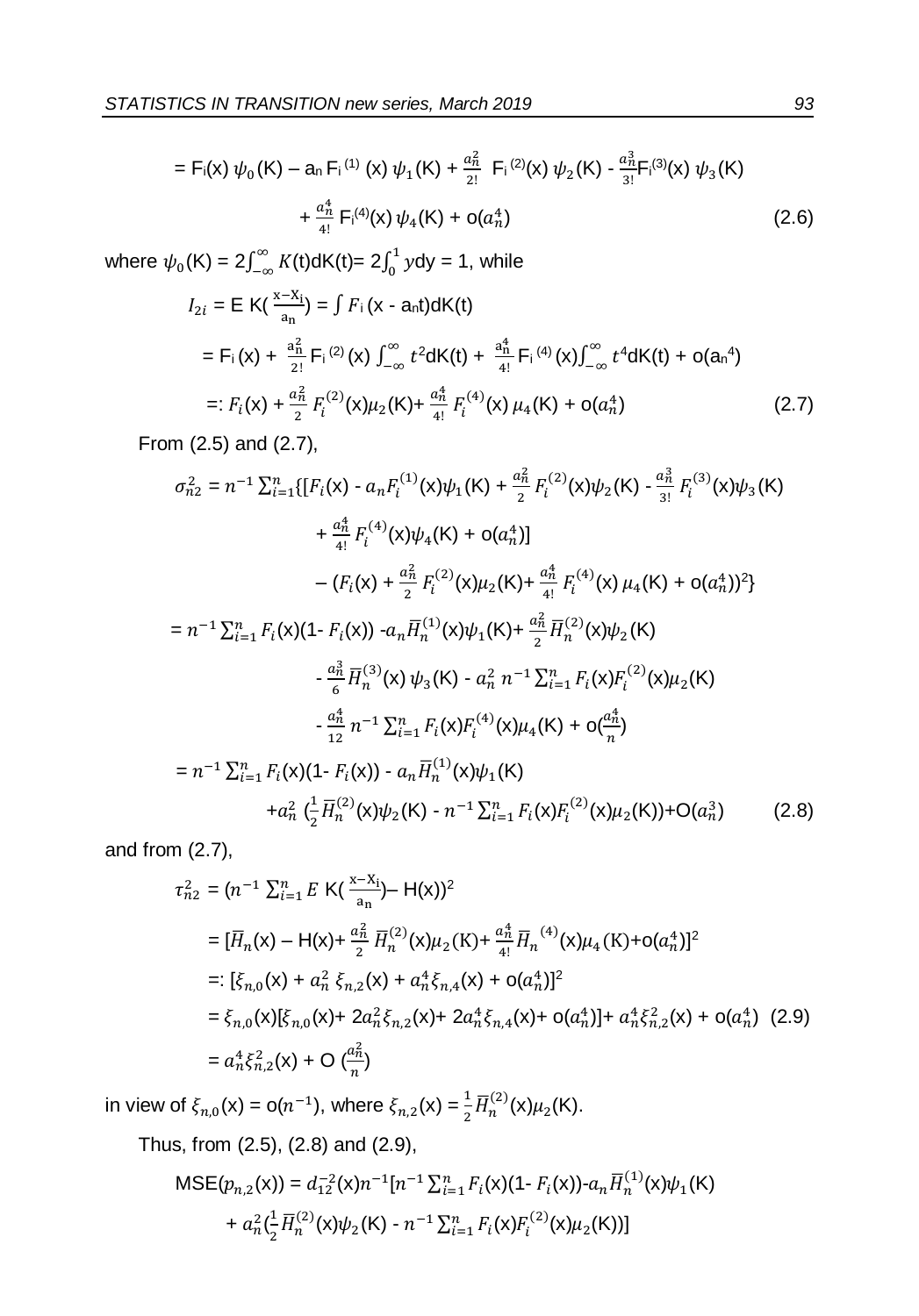$=\bar{H}_n(x)(1 - \bar{H}_n(x)) - V_{nF}(x)$  (2.10)

+ 
$$
d_{12}^{2}(x)\xi_{n,0}(x)[\xi_{n,0}(x) + 2a_{n}^{2}\xi_{n,2}(x) + 2a_{n}^{4}\xi_{n,4}(x)]
$$
  
\n+  $a_{n}^{4}\xi_{n,2}^{2}(x) + o(\frac{a_{n}^{4}}{n})$   
\n=  $d_{12}^{-2}(x)[n^{-1}\sum_{i=1}^{n}F_{i}(x)(1-F_{i}(x))/n - \frac{a_{n}}{n}\overline{H}_{n}^{(1)}(x)\psi_{1}(K) + a_{n}^{4}\xi_{n,2}^{2}(x)]$   
\n+  $O(\frac{a_{n}^{2}}{n})$ 

as 
$$
\xi_{n,0}(x) = \overline{H}_n(x) - H(x) = o(n^{-1})
$$
 as  $n \to \infty$   
\n
$$
n^{-1} \sum_{i=1}^n F_i(x) (1 - F_i(x)) = n^{-1} \sum_{i=1}^n F_i(x) - n^{-1} \sum_{i=1}^n F_i^2(x)
$$
\n
$$
= \overline{H}_n(x) - \overline{H}_n^2(x) - n^{-1} (\sum_{i=1}^n F_i^2(x) - n \overline{H}_n^2(x))
$$
\n
$$
= \overline{H}_n(x) (1 - \overline{H}_n(x)) - (n^{-1} \sum_{i=1}^n (F_i(x) - \overline{H}_n(x))^2
$$

where  $V_{nF}(\mathsf{x}) = \mathsf{n}^{-1} \sum (F_i(\mathsf{x}) - \overline{\mathrm{H}}_{n}(\mathsf{x}))^2 > 0$  and by considering the terms containing  $\frac{a_n^2}{n}$  $\boldsymbol{n}$ as of higher order,

$$
\begin{aligned} \text{MSE}(p_{n,2}(\mathbf{x})) &= d_{12}^{-2}(\mathbf{x}) \left[ \frac{\bar{H}_n(x)[1 - \bar{H}_n(x)]}{n} - \frac{V_{\text{nF}}(x)}{n} \right] - d_{12}^{-2}(\mathbf{x}) \left[ \frac{a_n}{n} \bar{H}_n^{(1)}(\mathbf{x}) \psi_1(\mathsf{K}) \right. \\ &\left. + \frac{a_n^4}{4} \, \bar{H}_n^{(2)^2}(\mathbf{x}) \mu_2^2(\mathsf{K}) \right] + \mathcal{O}(\xi_{n,0}(\mathbf{x}) \, a_n^2) + \mathcal{O}(a_n^4) \end{aligned}
$$

**Corollary 2.1:** Under the conditions of Theorem 2.1 on {F<sub>i</sub>(x)},

$$
\text{MSE}(p_{n,1}(\mathsf{x})) = d_{12}^{-2}(x) \left[ \frac{H_n(x)[1 - H_n(x)]}{n} - \frac{V_{\text{nF}}(x)}{n} \right] + \mathcal{O}(n^{-2})
$$

where  $V_{nF}(\mathsf{x}) = \mathsf{n}^{-1} \sum (F_i(\mathsf{x}) - \overline{\mathrm{H}}_{\mathsf{n}}(\mathsf{x}))^2 > 0$ 

**Proof:** This proof follows exactly the similar line of argument as for the proof of Theorem 2.1.

## 2.2. Asymptotic Normality of  $p_{n,1}(\mathsf{x})$  and  $p_{n,2}(\mathsf{x})$

We now consider the limiting distribution of BJ estimators  $p_{n,j}(x)$ , j=1,2 of p using Lyapunov CLT to the sequence  $\{Z_{2i}(x)\}$  of independent random variables in the following Theorem.

**Theorem 2.2**: Under the conditions AI – AIII on {Fi}, the kernel function k, and the sequence  $\{a_n\}$  for each fixed x,

$$
\sqrt{n} (p_{n,2}(x) - p) \overrightarrow{L} N(0, \frac{\tau^2}{d_{12}^2(x)})
$$
 as  $n \to \infty$ 

where  $\tau^2 = \lim_{n \to \infty} [\bar{F}_n(x)(1 - \bar{F}_n(x)) - V_{nF}(x)], V_{nF}(x) = n^{-1} \sum (F_i(x) - \bar{F}_n(x))^2 > 0$ 

**Proof**: Note from (2.4)

$$
d_{12}(x)[p_{n,2}(x)-p] = n^{-1} \sum_{i=1}^{n} Z_{2i}(x) + \tau_{n2}(x)
$$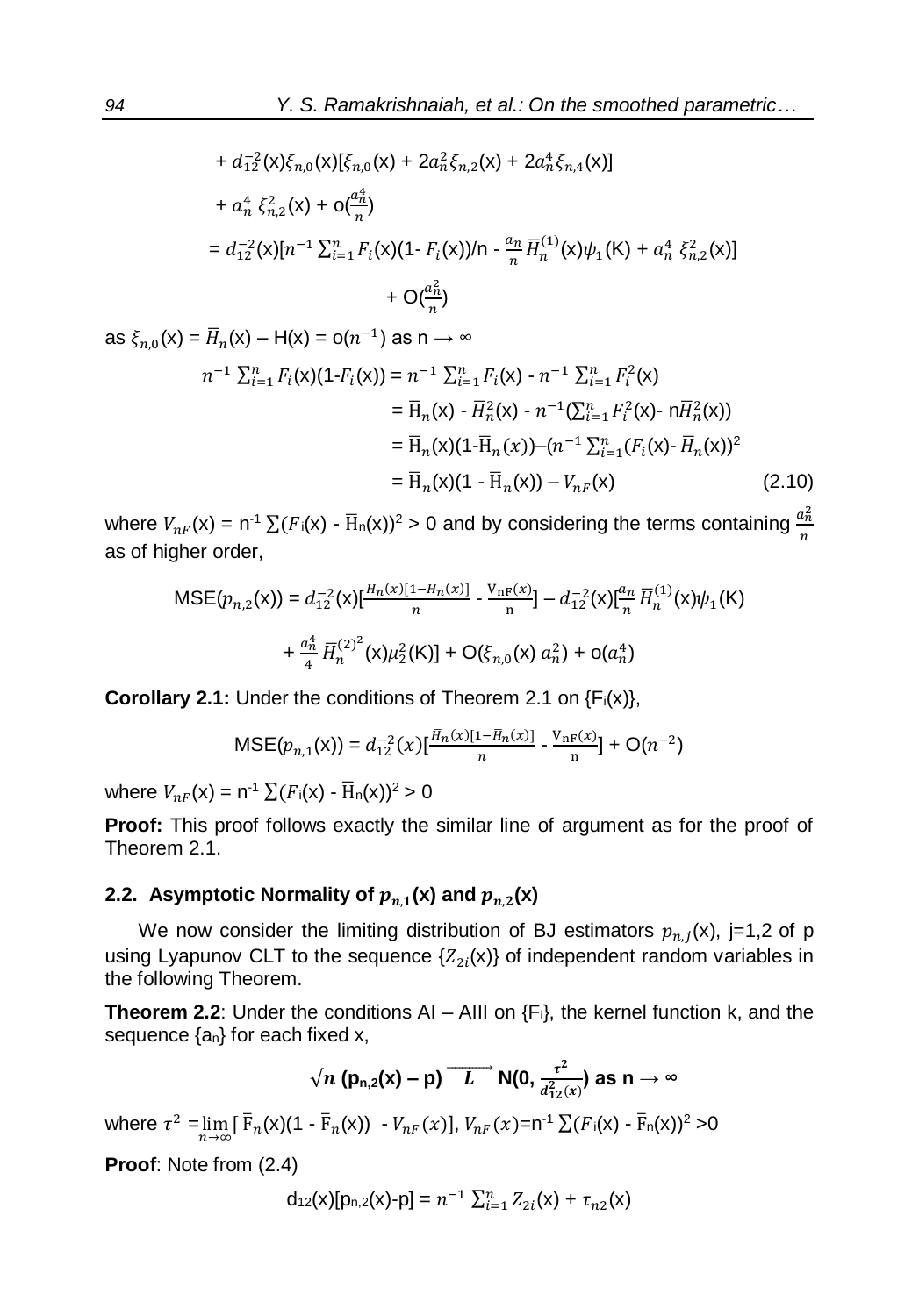with  $\tau_{n2}(x) = n^{-1} \sum_{i=1}^{n} [E K(\frac{x - x_i}{a_n}) - H(x)]$ 

$$
= \overline{H}_n(x) - H(x) + \frac{a_n^2}{2} \overline{H}_n^{(2)}(x) \mu_2(K) + o(a_n^2) \to 0 \text{ as } n \to \infty
$$
  
\n
$$
Z_{2i}(x) = K(\frac{x - x_i}{a_n}) - E K(\frac{x - x_i}{a_n}), |Z_{2i}(x)| \le 2 ||K|| = M < \infty
$$
  
\n
$$
\sigma_{2i}^2 = \text{Var } Z_{2i}(x)
$$
  
\n
$$
\frac{s_{n2}^2}{n} = \sum \frac{\sigma_{2i}^2}{n} = n^{-1} \sum [F_i(x)(1 - F_i(x)) - a_n F_i^{(1)}(x) \psi_1(K) + O(a_n^2)]
$$
  
\n
$$
= \overline{H}_n(x)(1 - \overline{H}_n(x)) - V_{nF}(x) - a_n \overline{H}_n^{(1)}(x) \psi_1(K) + O(a_n^2/n)
$$
  
\n
$$
S_{n2}^2 = O(n)
$$

In order to apply Lyapunov CLT to the sequence  $\{Z_{2i}(x)\}\)$ , consider the Lyapunov condition

$$
\frac{1}{s_{n2}^3} \sum_{i=1}^n E |Z_i|^3 = \frac{n}{s_{n2}^3} [n^{-1} \sum_{i=1}^n E |Z_{2i}(x)|^3]
$$

$$
= O(\frac{n}{n^{3/2}}) \to 0 \text{ as } n \to \infty.
$$

Now, Lyapunov condition is satisfied, and Lyapunov CLT to the sequence { $Z_{2i}(x)$ } holds. As  $\tau_{n2}(x)$ →0 as n → ∞

$$
n^{-1/2} \sum_{1}^{n} Z_{2i}(x) \overrightarrow{L} N(0,1)
$$

$$
\frac{s_{n2}}{n^{1/2}} \rightarrow [H(x)(1-H(x)) - V(x)]^{1/2} = T
$$

where  $V(x) = \lim_{n \to \infty} V_F(x) = \lim_{n \to \infty} n^{-1} \sum (F_i(x) - \overline{F}_n(x))^2$ 

i.e. 
$$
d_{12}(x) \sqrt{n} (p_{n,2}(x) - p) \overline{L} \ N(0, \tau^2)
$$
  
 $\sqrt{n} (p_{n,2}(x) - p) \overline{L} \ N(0, (\tau/d_{12}(x))^2)$ 

Thus, the Theorem is proved.

**Corollary 2.2:** Under the conditions of Theorem 2.1 on {F<sub>i</sub>(x)},

$$
\sqrt{n} (p_{n,1}(x) - p) \overline{L}^{\infty} N(0, \frac{\tau^2}{d_{12}^2(x)})
$$
 as  $n \to \infty$ 

**Proof:** This proof follows exactly the similar line of argument as for the proof of Theorem 2.2. ∎

## 2.3. Rates of strong convergence of  $p_{n,1}(\mathsf{x})$  and  $p_{n,2}(\mathsf{x})$

We now establish a.s. convergence of the BJ type estimators  $p_{n,1}(x)$  and  $p_{n,2}(\mathsf{x})$  defined in (1.8) under non-i.i.d. set-up in the following result:

**Theorem 2.3:** Under the conditions of Theorem 2.1,

I. 
$$
p_{n,2}(x) - p = O(\frac{\log n}{n})^{\frac{1}{2}}
$$
 a.s.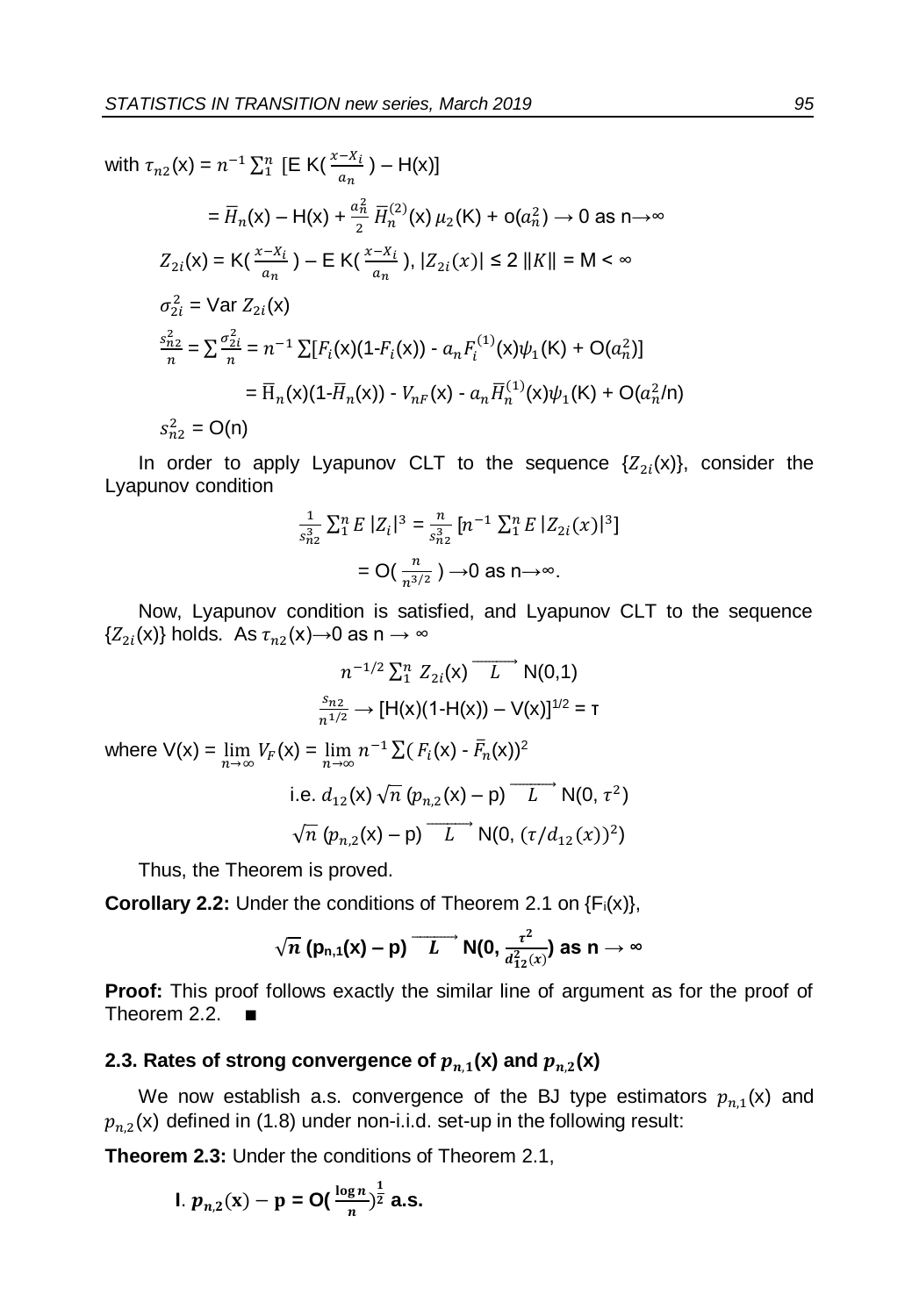II. 
$$
\hat{\lambda}_n(x) = \hat{H}_n(x) - H(x) = O(\frac{\log n}{n})^{\frac{1}{2}}
$$
 a.s. as  $n \to \infty$ 

**Proof**: Note that from (2.4) and (2.8)

$$
E(Z_{2i}^2(x)) = \sigma_{2i}^2 = F_i(x)(1 - F_i(x)) - a_n F_i^{(1)}(x)\psi_1(K) + O(a_n^2)
$$
  
\n
$$
\leq \frac{1}{4} + |\psi_1(K)| = C < \infty
$$
  
\n
$$
\sigma_{n2}^2 = \frac{1}{n} \sum E[Z_{2i}^2(x)] = \frac{\sum F_i(x)(1 - F_i(x))}{n} - \frac{a_n \psi_1(K) \sum F_i^{(1)}(x)}{n} + O(a_n^2)
$$
  
\n
$$
= \overline{H}_n(x)(1 - \overline{H}_n(x)) - V_{nF}(x) - a_n \overline{H}_n^{(1)}(x)\psi_1(K) + O(a_n^2) < \infty
$$

By applying Bernstein (1946) inequality to  $\{Z_{2i}(x)\}$  with M=2,

$$
P(n^{-1} \sum Z_{n2}(x) > t) \le \exp\left(-\frac{\frac{nt^2}{2}}{c + \frac{2}{3}t}\right)
$$

setting t =  $\left(\frac{4C\log n}{n}\right)^{\frac{1}{2}}$ 

$$
P(n^{-1} \sum Z_{n2}(x) > t) \le \exp\left[ -\frac{\frac{n4C \log n}{2n}}{c + \frac{2}{3}(\frac{4C \log n}{n})^{\frac{1}{2}}}\right]
$$

$$
= \exp\left[ -\frac{\frac{n4C \log n}{2n}}{C(1 + \frac{2}{3C}(\frac{4 \log n}{n})^{\frac{1}{2}})}\right]
$$

$$
= \exp\big[\frac{-2\log n}{1 + \frac{2}{3C}(\frac{4\log n}{n})^{\frac{1}{2}}}\big]
$$

 $\leq n^{-2}$  for sufficiently large.

 $\Rightarrow \sum_{n=1}^{\infty} P(\bar{Z}_{n2} > t) \leq \sum_{n=1}^{\infty} n^{-2} < \infty$ 

By Borel–Cantelli lemma, we conclude that  $\bar{Z}_{n2} = O(\frac{\log n}{n})^{1/2}$  as  $n \rightarrow \infty$ . Therefore, as  $\tau_{n2}(\mathsf{x}){\rightarrow}0$  as n  $\rightarrow\infty,$ 

$$
(p_{n,2}(x) - p) d_{12}(x) = \bar{Z}_{n2} + \tau_{n2} \overline{a.s.} O(\frac{\log n}{n})^{1/2}
$$
  
i.e.  $p_{n,2}(x) - p = O(\frac{\log n}{n})^{1/2}$  a.s. for each x as  $n \to \infty$ .

(II) is an immediate consequence of part(I). Hence the result follows.

**Corollary 2.3:** Under the conditions of Theorem 2.1 on {F<sub>i</sub>(x)},

1. 
$$
p_{n,1}(x) - p = O(\frac{\log n}{n})^{\frac{1}{2}}
$$
 a.s.  
11.  $\tilde{\lambda}_n(x) = \tilde{H}_n(x) - H(x) = O(\frac{\log n}{n})^{\frac{1}{2}}$  a.s. as  $n \to \infty$ 

**Proof:** The proof follows exactly the similar line of argument as for the proof of Theorem 2.3.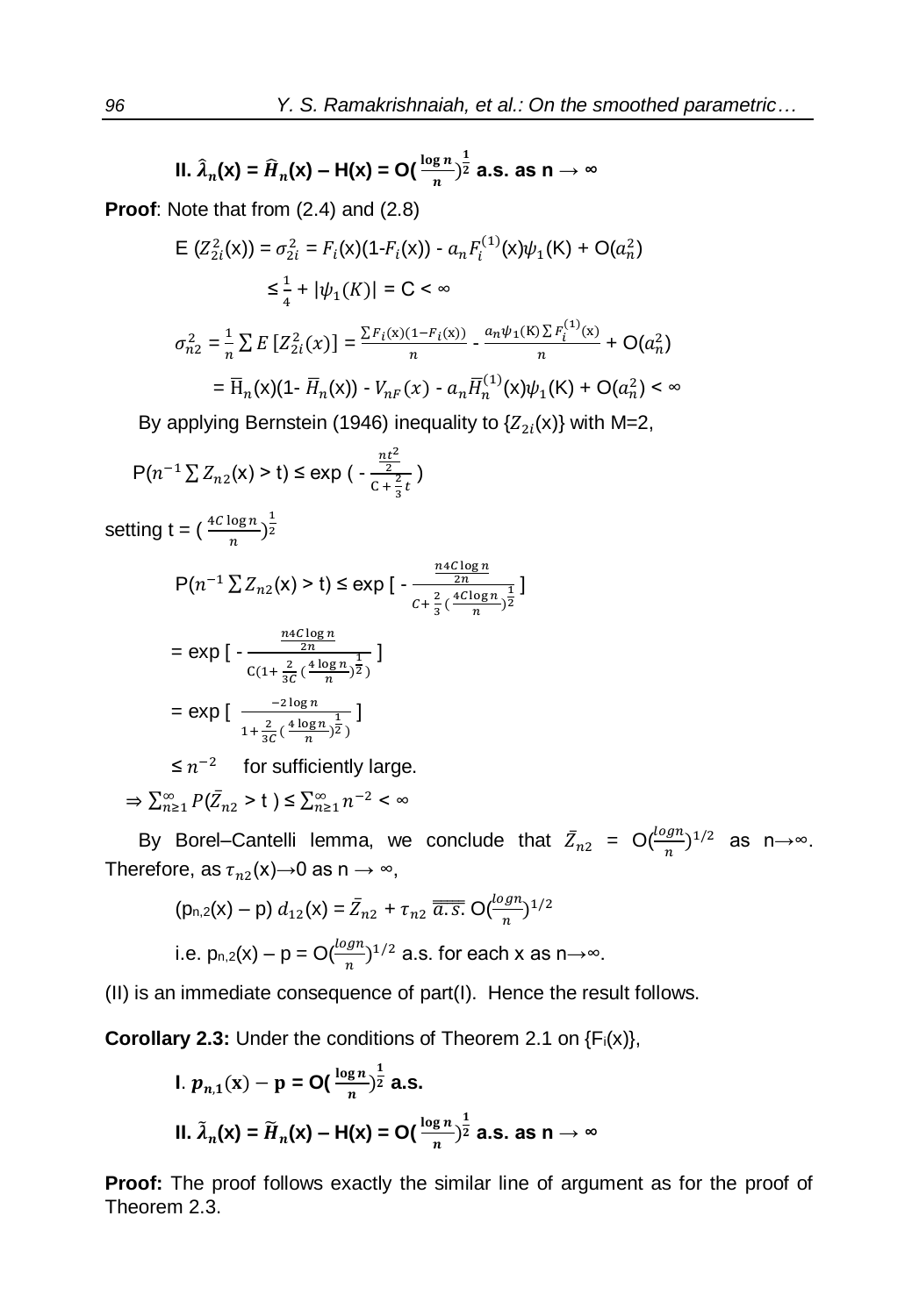## **3. Optimal bandwidth**  $a_{n,opt}$

We select the optimal  $a_{n,opt}$  as that  $a_n$  for which MSE  $(p_{n,2}(x))$  is the minimum. Solving the equation  $\frac{\partial \text{MSE} (p_{n,2}(x))}{\partial x} = 0$  for  $a_n$ ;

i.e. M = MSE
$$
(p_{n,2}(\mathbf{x})) = \frac{(H_n(x)[1 - H_n(x)] - v_{nF}(x))}{n} - \frac{a_n}{n} \xi_{n,1}(\mathbf{x}) + a_n^4 \xi_{n,2}^2(\mathbf{x})
$$
  

$$
\frac{\partial M}{\partial a_n} = 0 = -\frac{1}{n} \xi_{n,1}(\mathbf{x}) + 4a_n^3 \xi_{n,2}^2(\mathbf{x})
$$

so that

$$
a_{n,opt} = \left[\frac{\xi_{n,1}(x)}{4\xi_{n,2}^2(x)}\right]^{1/3} \cdot \boldsymbol{n}^{-1/3}
$$
 (3.1)

where  $\xi_{n,1}(\mathsf{x}) = \overline{H}_n^{(1)}(\mathsf{x})\psi_1(\mathsf{K}), \xi_{n,2}^2(\mathsf{x}) = \frac{1}{4} \overline{H}_n^{(2)^2}(\mathsf{x})\mu_2^2(\mathsf{K}), \psi_1(\mathsf{K}) = 2 \int t \mathsf{K}(\mathsf{t}) \mathsf{d} \mathsf{K}(\mathsf{t})$ 

#### **4. Comparisons between the estimators**

We first compare the performance of the proposed smoothed estimator  $p_{n,2}(\mathsf{x})$ with Boes-James type estimator  $p_{n,1}(x)$ , when  $H_1(x)$ ,  $H_2(x)$  are known based on the minimum mean square error (MSE) criterion under non-i.i.d. set-up. Note that from Theorem 2.1 and Corollary 2.1,

MSE 
$$
(p_{n,2}(\mathbf{x})) <
$$
 MSE  $(p_{n,1}(\mathbf{x}))$   
\nIf  $\frac{a_n}{n} \overline{H}_n^{(1)}(\mathbf{x}) \psi_1(\mathbf{K}) > \frac{a_n^4}{4} \overline{H}_n^{(2)^2}(\mathbf{x}) \mu_2^2(\mathbf{K})$   
\nIf  $a_n \overline{H}_n^{(1)}(\mathbf{x}) \psi_1(\mathbf{K}) > n a_n^4 \left[ \frac{1}{4} \overline{H}_n^{(2)^2}(\mathbf{x}) \mu_2^2(\mathbf{K}) \right]$  (4.1)

for finite values of n. Since both terms on the left side of the above inequality are always positive and in view of n $a_n^4 \rightarrow 0$  for moderate n, (4.1) holds. The gain in precision of  $p_{n,2}(\mathsf{x})$  over p $_{\mathsf{n},\mathsf{1}}(\mathsf{x})$  is defined as

$$
\frac{\text{MSE}(p_{n,1}(x)) - \text{MSE}(p_{n,2}(x))}{\text{MSE}(p_{n,1}(x))} \times 100.
$$

#### **5. Monte Carlo Simulation**

A simulation study is carried out in the estimation of p by  $p_{n,j}(x)$ ; j=1,2 when two component distributions are known and are estimated by using empirical distribution function and kernel distribution function for Normal and Exponential populations. The procedure is given in appendix A.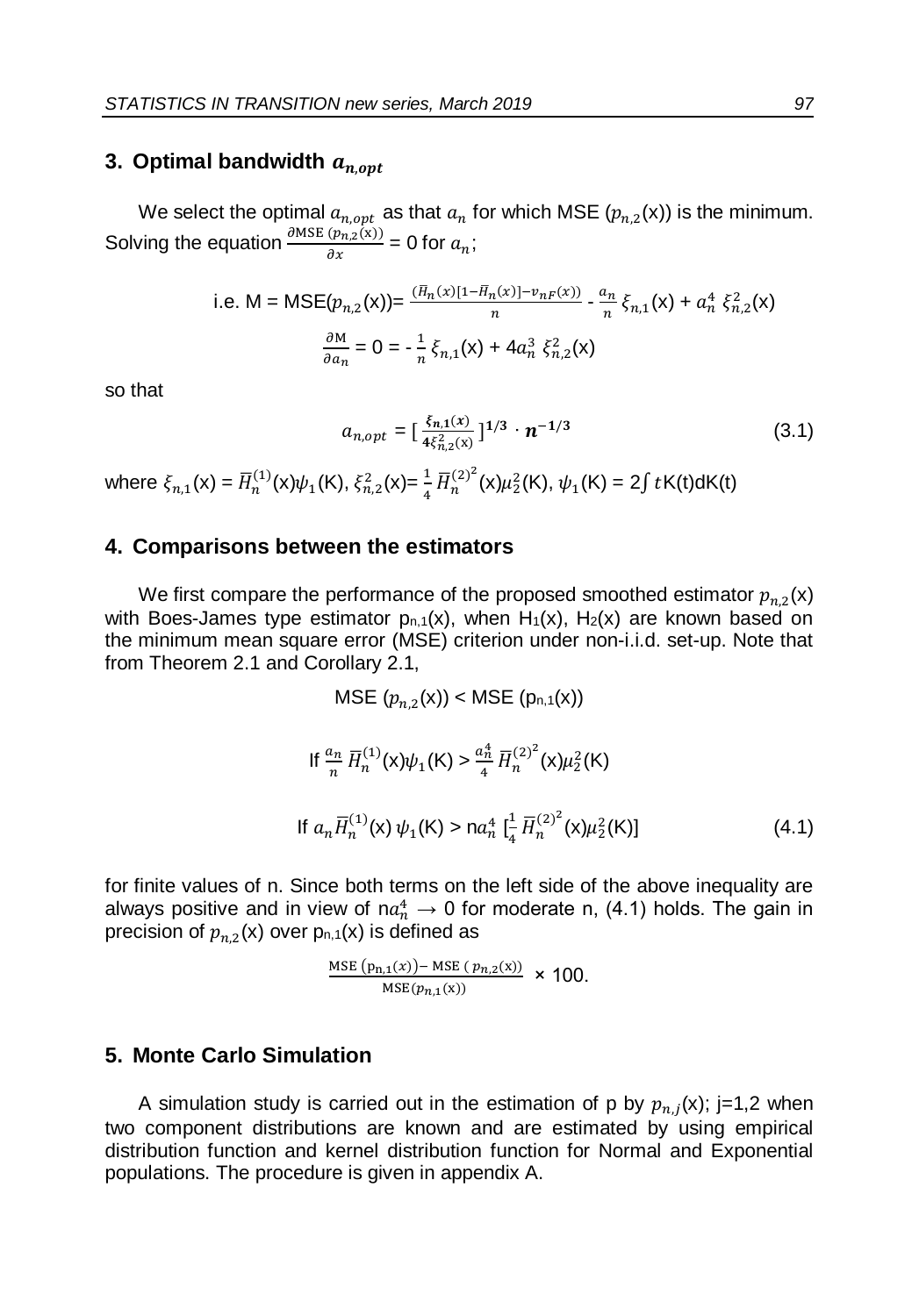**Table 5.1.** Simulation results of  $p_{n,j}(x_0)$  and  $p_{n,j}(x_0)$  for different sets N of sample size n with p=0.5 and  $X_0 = -2, -1, -0.5, 0.5, 1, 2$  and  $X_0 =$ 0.2, 0.3, 0.33, 0.4, 0.5, 0.6 for Exponential population

|                               |     | $H_1(x)=N(\beta t_{1i},0.5^2), H_2(x)=N(\beta t_{2i},3^2),$<br>$H(x)=N(\beta t_i,(2.151)^2)$ |                               |            |                               |                   | $H_1(x)=Exp(2), H_2(x)=Exp(3),$<br>$H(x) = Weibull(1.25, k=0.5)$ |        |                               |        |                               |            |
|-------------------------------|-----|----------------------------------------------------------------------------------------------|-------------------------------|------------|-------------------------------|-------------------|------------------------------------------------------------------|--------|-------------------------------|--------|-------------------------------|------------|
| $p=0.5$ N                     |     |                                                                                              | $p_{n,1}(x_0)$ $p_{n,2}(x_0)$ | <b>MSE</b> |                               |                   | $p=0.5$                                                          |        |                               | MSE    |                               |            |
|                               |     |                                                                                              |                               |            | $p_{n,1}(x_0)$ $p_{n,2}(x_0)$ | <b>Efficiency</b> |                                                                  |        | $p_{n,1}(x_0)$ $p_{n,2}(x_0)$ |        | $p_{n,1}(x_0)$ $p_{n,2}(x_0)$ | Efficiency |
| $X_0 = -2$<br>$n = 12$        | 10  | 0.538                                                                                        | 0.119                         | 0.026      | 0.006                         | 78.03             | $X_0 = 0.2$<br>$n = 12$                                          | 0.69   | 0.76                          | 0.11   | 0.02                          | 80.11      |
|                               | 25  | 0.525                                                                                        | 0.140                         | 0.035      | 0.011                         | 70.04             |                                                                  | 0.67   | 0.76                          | 0.12   | 0.03                          | 70.94      |
|                               | 50  | 0.525                                                                                        | 0.144                         | 0.039      | 0.013                         | 66.12             |                                                                  | 0.58   | 0.74                          | 0.12   | 0.04                          | 61.31      |
|                               | 75  | 0.516                                                                                        | 0.148                         | 0.044      | 0.014                         | 67.36             |                                                                  | 0.54   | 0.76                          | 0.11   | 0.04                          | 59.82      |
|                               | 100 | 0.531                                                                                        | 0.154                         | 0.039      | 0.014                         | 64.12             |                                                                  | 0.50   | 0.75                          | 0.10   | 0.05                          | 48.81      |
| $X_0 = -1$<br>$n = 12$        | 10  | 0.369                                                                                        | 0.228                         | 0.051      | 0.017                         | 67.21             | $X_0=0.3$<br>$n = 12$                                            | 0.1889 | 0.865                         | 0.055  | 0.011                         | 79.59      |
|                               | 25  | 0.431                                                                                        | 0.248                         | 0.059      | 0.015                         | 74.57             |                                                                  | 0.211  | 0.874                         | 0.062  | 0.010                         | 83.34      |
|                               | 50  | 0.383                                                                                        | 0.249                         | 0.054      | 0.024                         | 55.66             |                                                                  | 0.211  | 0.868                         | 0.062  | 0.012                         | 80.19      |
|                               | 75  | 0.377                                                                                        | 0.252                         | 0.047      | 0.025                         | 47.14             |                                                                  | 0.211  | 0.869                         | 0.062  | 0.012                         | 81.22      |
|                               | 100 | 0.376                                                                                        | 0.249                         | 0.048      | 0.024                         | 49.31             |                                                                  | 0.211  | 0.867                         | 0.062  | 0.012                         | 80.19      |
| $X_0 =$<br>$-0.5$<br>$n = 12$ | 10  | 0.460                                                                                        | 0.300                         | 0.106      | 0.038                         | 64.14             | $X_0 = 0.33$<br>$n = 12$                                         | 0.57   | 0.86                          | 0.1810 | 0.0614                        | 66.09      |
|                               | 25  | 0.362                                                                                        | 0.265                         | 0.081      | 0.032                         | 60.68             |                                                                  | 0.32   | 0.87                          | 0.0680 | 0.0127                        | 81.37      |
|                               | 50  | 0.405                                                                                        | 0.257                         | 0.078      | 0.039                         | 49.74             |                                                                  | 0.34   | 0.89                          | 0.0734 | 0.0104                        | 85.83      |
|                               | 75  | 0.402                                                                                        | 0.255                         | 0.074      | 0.039                         | 45.84             |                                                                  | 0.33   | 0.89                          | 0.0717 | 0.0082                        | 88.62      |
|                               | 100 | 0.396                                                                                        | 0.248                         | 0.077      | 0.038                         | 49.66             |                                                                  | 0.35   | 0.88                          | 0.0757 | 0.0115                        | 84.84      |
| $X_0 = 0.5$<br>$n = 12$       | 10  | 0.463                                                                                        | 0.388                         | 0.041      | 0.033                         | 19.42             | $X_0=0.4$<br>$n = 12$                                            | 0.50   | 0.85                          | 0.08   | 0.02                          | 73.61      |
|                               | 25  | 0.446                                                                                        | 0.360                         | 0.042      | 0.028                         | 32.43             |                                                                  | 0.40   | 0.89                          | 0.07   | 0.01                          | 83.50      |
|                               | 50  | 0.438                                                                                        | 0.342                         | 0.051      | 0.031                         | 38.39             |                                                                  | 0.34   | 0.90                          | 0.05   | 0.01                          | 85.67      |
|                               | 75  | 0.475                                                                                        | 0.335                         | 0.066      | 0.032                         | 51.79             |                                                                  | 0.30   | 0.90                          | 0.04   | 0.01                          | 75.67      |
|                               | 100 | 0.461                                                                                        | 0.325                         | 0.068      | 0.033                         | 50.95             |                                                                  | 0.28   | 0.90                          | 0.03   | 0.01                          | 65.91      |
| $X_0 = 1$<br>$n = 12$         | 10  | 0.58                                                                                         | 0.16                          | 0.081      | 0.021                         | 73.55             | $X_0 = 0.5$<br>$n = 12$                                          | 0.47   | 0.35                          | 0.08   | 0.05                          | 42.27      |
|                               | 25  | 0.52                                                                                         | 0.16                          | 0.067      | 0.017                         | 74.28             |                                                                  | 0.49   | 0.47                          | 0.09   | 0.07                          | 19.86      |
|                               | 50  | 0.51                                                                                         | 0.19                          | 0.061      | 0.021                         | 65.92             |                                                                  | 0.39   | 0.40                          | 0.08   | 0.06                          | 26.23      |
|                               | 75  | 0.47                                                                                         | 0.17                          | 0.061      | 0.022                         | 64.30             |                                                                  | 0.44   | 0.43                          | 0.08   | 0.07                          | 21.28      |
|                               | 100 | 0.47                                                                                         | 0.18                          | 0.056      | 0.024                         | 57.39             |                                                                  | 0.40   | 0.41                          | 0.08   | 0.06                          | 24.23      |
| $X_0=2$<br>n=12               | 10  | 0.439                                                                                        | 0.127                         | 0.045      | 0.012                         | 73.97             | $X_0=0.6$<br>$n = 12$                                            | 0.071  | 0.879                         | 0.034  | 0.011                         | 67.70      |
|                               | 25  | 0.512                                                                                        | 0.135                         | 0.036      | 0.012                         | 67.50             |                                                                  | 0.083  | 0.836                         | 0.039  | 0.025                         | 36.48      |
|                               | 50  | 0.525                                                                                        | 0.169                         | 0.039      | 0.022                         | 43.46             |                                                                  | 0.071  | 0.822                         | 0.034  | 0.028                         | 17.11      |
|                               | 75  | 0.494                                                                                        | 0.163                         | 0.053      | 0.024                         | 53.91             |                                                                  | 0.075  | 0.827                         | 0.036  | 0.027                         | 24.21      |
|                               | 100 | 0.518                                                                                        | 0.153                         | 0.047      | 0.021                         | 55.75             |                                                                  | 0.071  | 0.822                         | 0.034  | 0.028                         | 17.16      |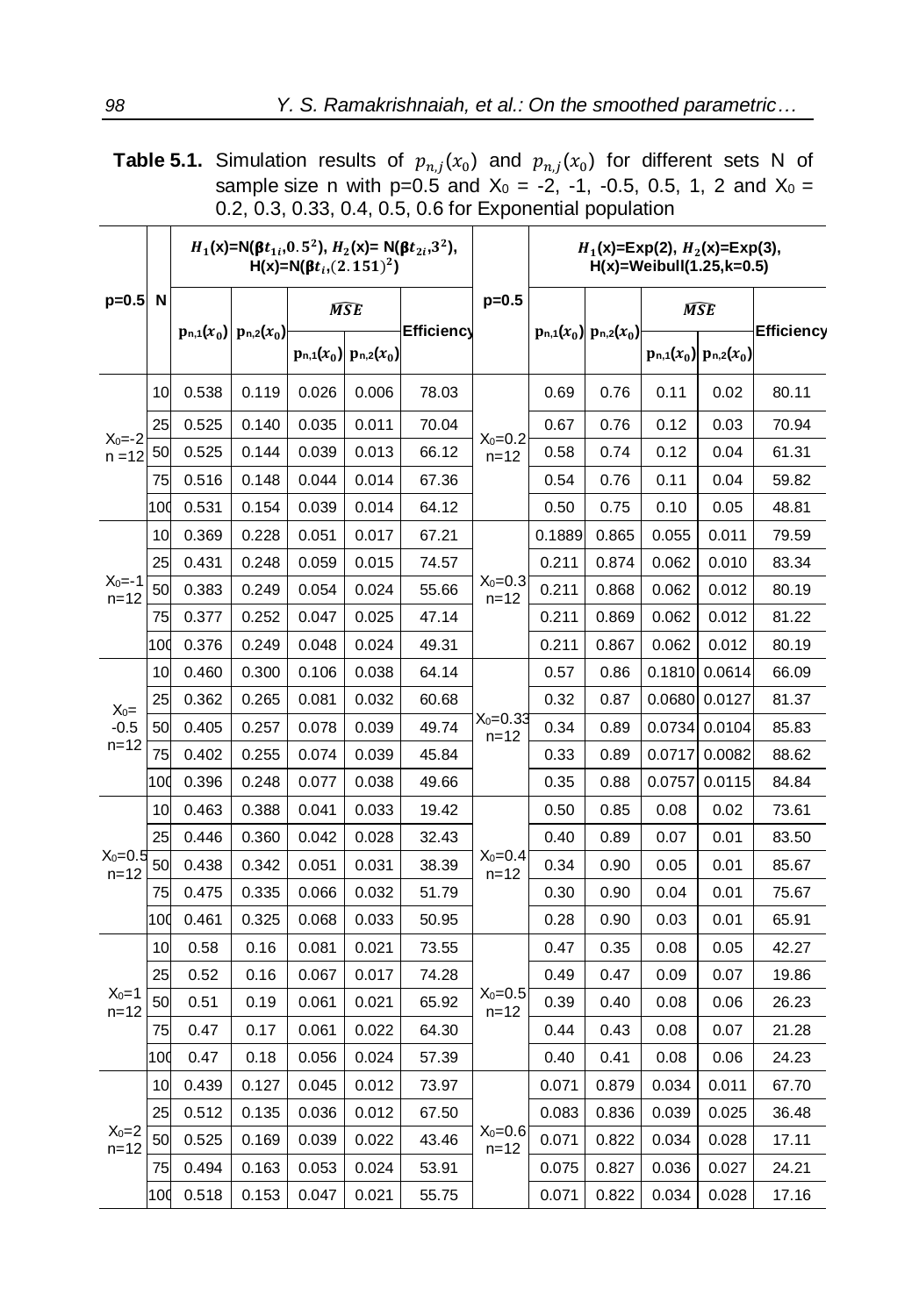#### **6. Comments**

In the paper it is shown that when the component normal populations with parameters are N( $\beta t_{1i}$ , 0.25), N( $\beta t_{2i}$ , 9) and the mean value of estimate  $p_{n,1}(x_0)$  and  $p_{n,2}(x_0)$  is close to its actual value p. The simulation results show that  $\widehat{MSE}$  for smoothed parametric estimator is less than that of unsmoothed estimator for different values of x, uniformly for all samples. Thus, the smoothed estimator is a better estimator in terms of minimum MSE when compared to BJ estimator. The average gain in efficiency due to smoothing lies between 19% to 88% for different sets N of size n.

#### **REFERENCES**

- ACHESON, M. A., McELWEE, E. M., (1951). Concerning the reliability of electron tubes, Proceedings of the IRE, Vol. 40, pp. 1204–1206.
- BERNSTEIN, S. N., (1946). The Theory of Probabilities, Gastehizdat Publishing House, Moscow.
- BOES, D. C., (1966). On the estimation of mixing distributions, Ann. Math. Statist. 37, pp. 177–188.
- BLISCHKE, W. R., (1965). Mixtures of discrete distributions, Collected papers presented at the Int. Simp. Ed. By G. P. Patil, Oxford, Pergamon.
- BRUNI, C. et al., (1985). On the inverse problem in cytofluorometry-recovering DNA distribution from FMF date, Cell Bio. Physics 5, pp. 5–19.
- CHOI, K., BULGREN, W. G., (1968). An estimation procedures for mixtures distributions, J.R.S.S. Series B (Methodological), Vol. 30, No. 3, pp. 444–460.
- CLARK, M. V., (1976). Some methods for statistical analysis of multi-model distributions and their application to grain-size data, J. Math. Geol. 8, pp. 267– 282.
- CHRISTENSEN, P. R. et al., (1980). Gamma-ray multiplicity moments from 86 kr reactions on 144, 154 at 490, Mev. Nuclear Phys. A 349, pp. 217–257.
- DAVIS, D. J., (1952). An analysis of some failure date, Jour. Amer.Stat.Assoc., 47, pp. 113–150.
- EPSTEIN, B., (1953). Statistical problems in life testing, proceeding of The Seventh Annual Convention, American Society of Quality Control.
- EVERITT, B., HAND, D., (1981). Finite mixture distributions. Chapman and Hall, London.
- FU, K. S., (1968). Sequential methods in pattern recognition and machine learning, Academic Press, New York.
- HARRIS, E. K., (1958). On the probability of survival of bacteria in sea water, Biometrics, 14, pp. 195–206.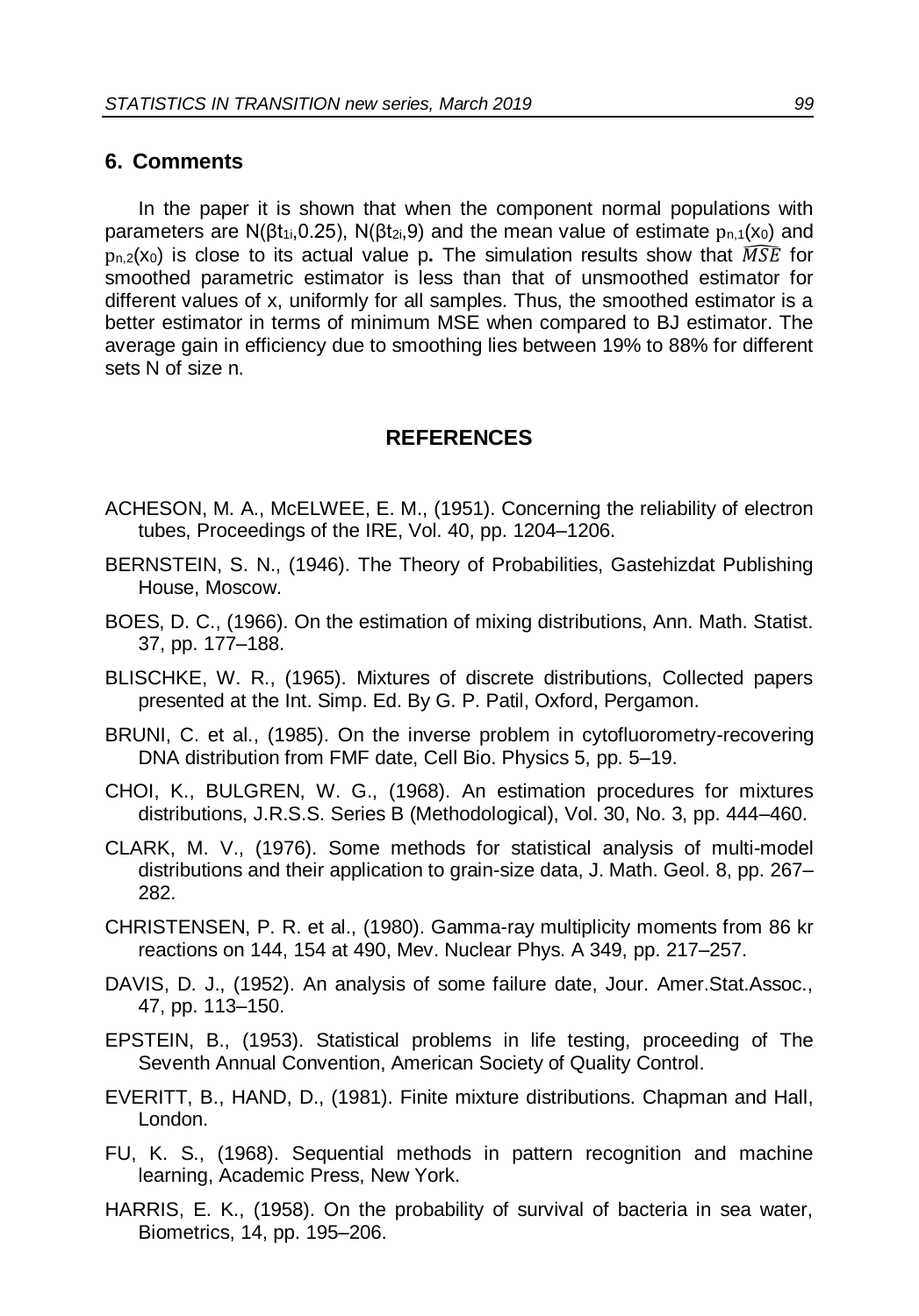- HERD, G. R., (1953). Heterogeneous distributions. Unpublished technical note.
- HOSMER W. DAVID, (1973). A comparison of iterative maximum likelihood estimates of the parameters of a mixture of two normal distributions under three different types of sample. Biometrics, 29, pp. 761–770.
- JAMES, I. R., (1978). Estimation of the Proportion in a mixture of two normal distributions from simple, rapid measurements, Biometrics, pp. 265–275.
- JAYALAKSHMI, C., SUDHAKAR RAO, M., (2002). Estimation of mixing proportion using smooth distribution function in two population mixture model, Aligarh Jl. of Statistics, Vol. 22, pp. 91–99.
- JEWEL, N. P., (1982). Mixture of Exponential distributions, Annals of Statistics, Vol. 10, No. 2, pp. 479–484.
- KARL PEARSON, (1894). Contributions to the mathematical theory of evolution, Phil. Trans. Roy Soc. 185 A, pp. 71–110.
- LINDSAY, B. G., (1995). Mixture models: Theory geometry and applications. NSF-CBMS Regional Conference Series in Probability and Statistics, Vol. 5, Institute of Mathematical Statistics, Hayward.
- MENDENHALL, W., HADER, R. J., (1958). Estimation of parameters of mixed exponentially distributed failure time distributions from censored life test data, Biometrika 45(3-4), pp. 504–520.
- MACDONALD, P. D. M., PITCHER, T. J., (1979). Age groups from size frequency data, J. Fish. Res. Bd. Cano. 36, pp. 987–1008.
- McLACHLAN, G. J., BASFORD, K. E., (1988). Mixture Models: Inference and Applications to Clustering. New York: Marcel Dekker.
- McLACHLAN, G. J., PEEL, D., (2000). Finite mixture models, Wiley, New York.
- MERZ, P. H., (1980). Determination of absorption energy distribution by regularization and a characterization of certain absorption isotherms, J. Comput. Phys. 34, pp. 64–85.
- STEEN, J. R., (1952). Life testing of electronic tubes, Unpublished paper presented at a summer statistics conference, University of North Carolina.
- TITTERINGTON, D. M. et al., (1985). Statistical analysis of finite mixture distributions. John Wiley & Sons.
- WILDE, R. D., (1952). Nature of rate of failure curves, Unpublished paper presented at a summer statistics conference, University of North Carolina.
- ODELL, P. L., BASU, J. P., (1976). Concerning several methods for estimations crop acreages using remote sensing data, Commun. Statist. A 5, pp. 1091– 1114.
- VAN HOUWELINGEN, J. C., DEVRIES, (1974). Minimax estimation of mixing proportion of two known distributions, J. American Stat. Asso., 397, pp. 300– 304.
- VARLI, Y. et al., (1975). A statistical model for position emission tomography, JASA, 80, pp. 8–20.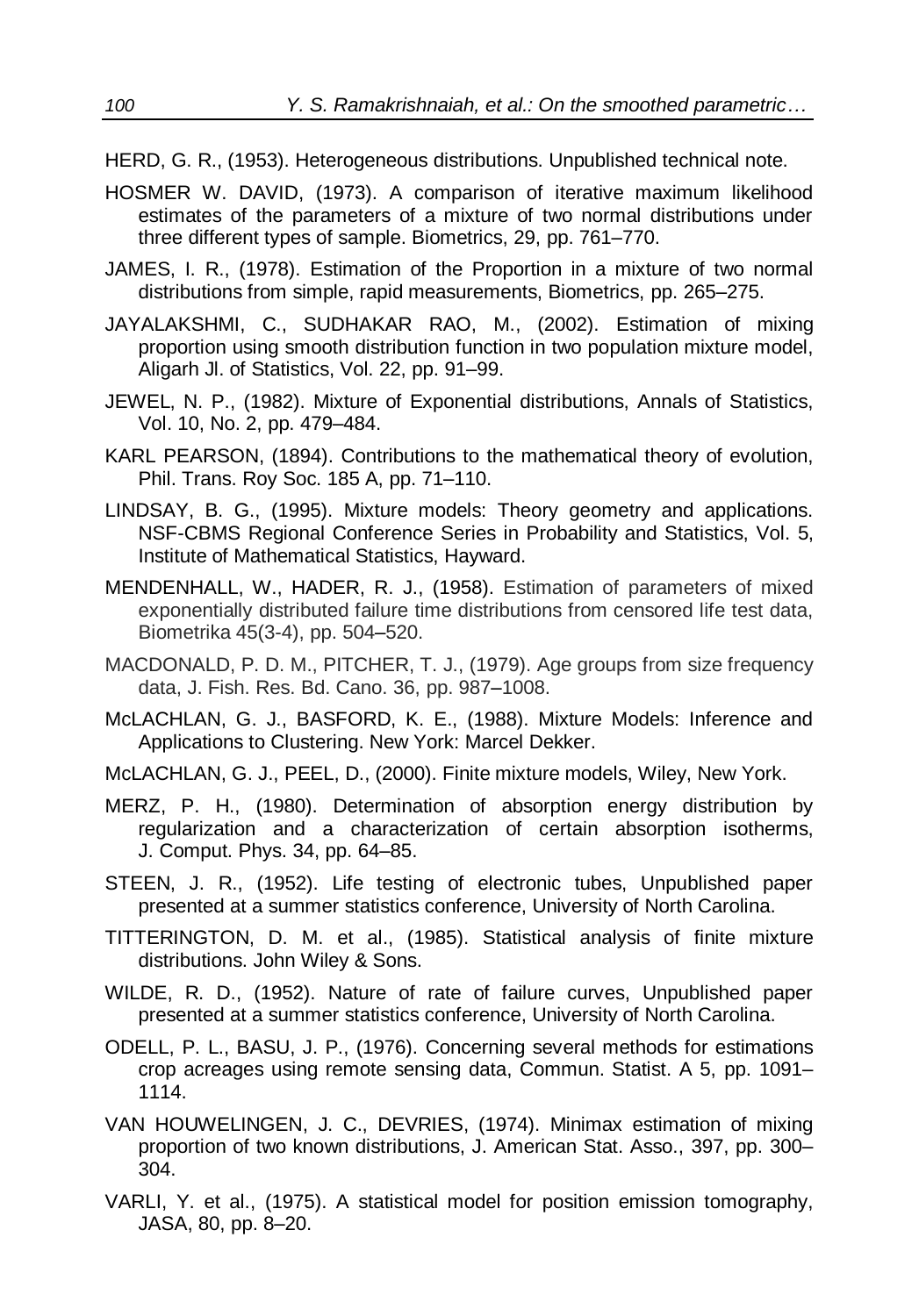#### **APPENDIX A**

Random samples of sizes  $n_1=6$  and  $n_2=6$  are generated from the two component mixtures of the normal populations with parameters  $(\mu_1,\mu_2)$ =( $\beta t_{1i},\beta t_{2i}$ ) and  $(\sigma_1^2, \sigma_2^2)$ =(0.5<sup>2</sup>,3<sup>2</sup>) and with parameters  $(\theta_1, \theta_2)$  = (2,3) for Exponential populations. The mixed sample of size  $n = n_1+n_2 = 12$  is generated from the normal population with parameters (μ = p $\mu_1 + q \mu_2$ ) = (βt<sub>i</sub>=pβt<sub>1i</sub>+qβt<sub>2i</sub>) and  $\sigma^2$  =  $(p\sigma_1^2+q\sigma_2^2)$ , and in the case of Exponential population, the mixed sample is drawn from Weibull population with shape parameter k less than 1. Since Weibull distribution with shape parameter k<1 arises as a mixture of Exponential distributions (Jewel 1982), the samples of sizes n,  $n_1$ ,  $n_2$  are independent. Taking p=q= 0.5, β=0.1 and t<sub>i</sub> =  $\mp \frac{i}{n}$  $\frac{\mu}{n^{\delta}}$ ; j = 1, 2,  $\delta$  =1.5 are selected in such a way that  $\sum t_i$ = 0 and  $\sum t_i^2$  → 0. The present simulation study is to estimate parametric estimators such as  $p_{n,1}(x)$  and  $p_{n,2}(x)$  for x=x<sub>0</sub> defined as follows.

$$
\mathbf{p}_{n,1}(x_0) = \frac{\tilde{\mathbf{H}}_n(x_0) - \mathbf{H}_2(x_0)}{\mathbf{H}_1(x_0) - \mathbf{H}_2(x_0)} \quad \text{and} \quad \mathbf{p}_{n,2}(x_0) = \frac{\tilde{\mathbf{H}}_n(x_0) - \mathbf{H}_2(x_0)}{\mathbf{H}_1(x_0) - \mathbf{H}_2(x_0)}
$$

where  $\widetilde{H}_n(x_0)$ ,  $\widehat{H}_n(x_0)$  are estimated by the usual empirical and kernel-based distribution functions and  $H_j(\mathsf{x})$ , j=1,2 such as

$$
\widetilde{H}_n(x) = \frac{1}{n} \sum_{i=1}^n I(X_i \le x), \text{ if } I(X_i \le x), \text{ assign 1 otherwise 0.}
$$

$$
\widehat{H}_n(x_0) = n^{-1} \sum_{i=1}^n K(\frac{x_0 - x_i}{a_n}); H_j(x) = \frac{1}{n_j} \sum_{i=1}^{n_j} F_{ji}(x_0).
$$

Here, we used the Epanechnikov kernel function as  $k(u) = \frac{3}{4}(1 - u^2)$ ;  $|u| \le 1$  for 4 Normal distribution, and for Exponential distribution we used Gaussian kernel function as k(u) =  $\frac{1}{\sqrt{2\pi}} e^{-\frac{u^2}{2}}$ . The distribution function of the Epanechnikov kernel function is

$$
\mathsf{K}\left(\frac{x_0 - x_i}{a_n}\right) = \frac{3}{4} \left[\frac{x_0 - x_i}{a_n} - \frac{1}{3} \left(\frac{x_0 - x_i}{a_n}\right)^3 + \frac{2}{3}\right]
$$

Thus, the estimators becomes

$$
p_{n,1}(x_0) = \frac{\frac{1}{n}\sum_{i=1}^{n} I(X_i \le x_0) - \frac{1}{n_2}\sum_{i=1}^{n_2} F_{2i}(x_0)}{\frac{1}{n_1}\sum_{i=1}^{n_1} F_{1i}(x_0) - \frac{1}{n_2}\sum_{i=1}^{n_2} F_{2i}(x_0)}
$$

$$
p_{n,2}(x_0) = \frac{n^{-1}\sum_{i=1}^{n} K\left(\frac{x_0 - X_i}{a_n}\right) - \frac{1}{n_2}\sum_{i=1}^{n_2} F_{2i}(x_0)}{\frac{1}{n_1}\sum_{i=1}^{n_1} F_{1i}(x_0) - \frac{1}{n_2}\sum_{i=1}^{n_2} F_{2i}(x_0)}
$$
(5.1)

where  $F_{ji}(x)$  are the cumulative distribution functions of Normal distribution and Exponential distribution.